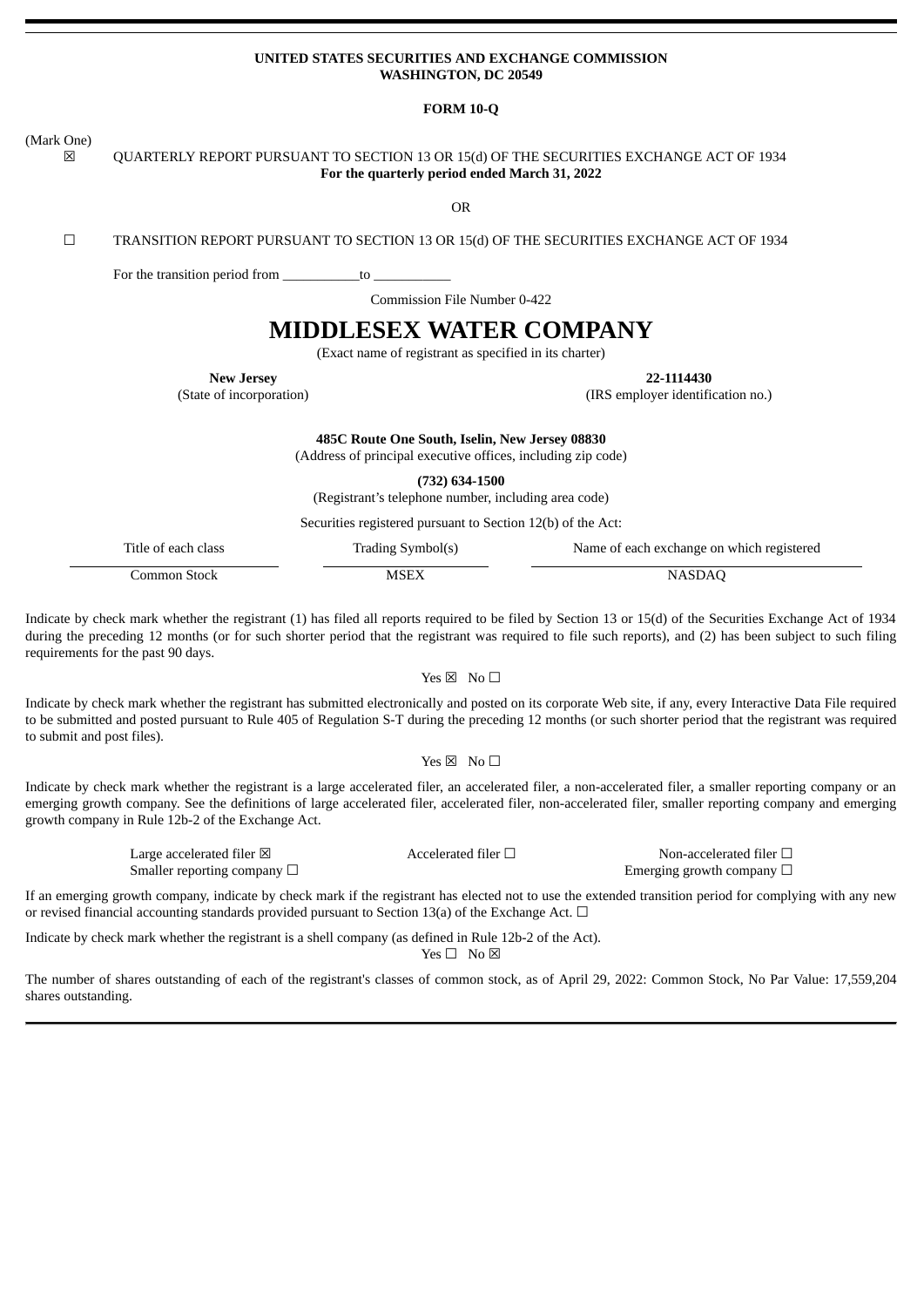<span id="page-1-0"></span>

| PART I.           | <b>FINANCIAL INFORMATION</b>                                                          |                |
|-------------------|---------------------------------------------------------------------------------------|----------------|
| Item 1.           | <b>Financial Statements (Unaudited):</b>                                              | $\mathbf{1}$   |
|                   | <b>Condensed Consolidated Statements of Income</b>                                    | $\mathbf{1}$   |
|                   | <b>Condensed Consolidated Balance Sheets</b>                                          | $\overline{2}$ |
|                   | <b>Condensed Consolidated Statements of Cash Flows</b>                                | 3              |
|                   | <b>Condensed Consolidated Statements of Capital Stock and Long-Term Debt</b>          | $\overline{4}$ |
|                   | <b>Condensed Consolidated Statements of Common Stockholders' Equity</b>               | 5              |
|                   | <b>Notes to Unaudited Condensed Consolidated Financial Statements</b>                 | 6              |
| Item 2.           | Management's Discussion and Analysis of Financial Condition and Results of Operations | 16             |
| Item 3.           | <b>Quantitative and Qualitative Disclosures of Market Risk</b>                        | 22             |
| Item 4.           | <b>Controls and Procedures</b>                                                        | 23             |
| PART II.          | <b>OTHER INFORMATION</b>                                                              |                |
| Item 1.           | <b>Legal Proceedings</b>                                                              | 24             |
| Item 1A.          | <b>Risk Factors</b>                                                                   | 24             |
| Item 2.           | <b>Unregistered Sales of Equity Securities and Use of Proceeds</b>                    | 24             |
| Item 3.           | <b>Defaults upon Senior Securities</b>                                                | 24             |
| Item 4.           | <b>Mine Safety Disclosures</b>                                                        | 24             |
| Item 5.           | <b>Other Information</b>                                                              | 24             |
| Item 6.           | <b>Exhibits</b>                                                                       | 24             |
| <b>SIGNATURES</b> |                                                                                       | 25             |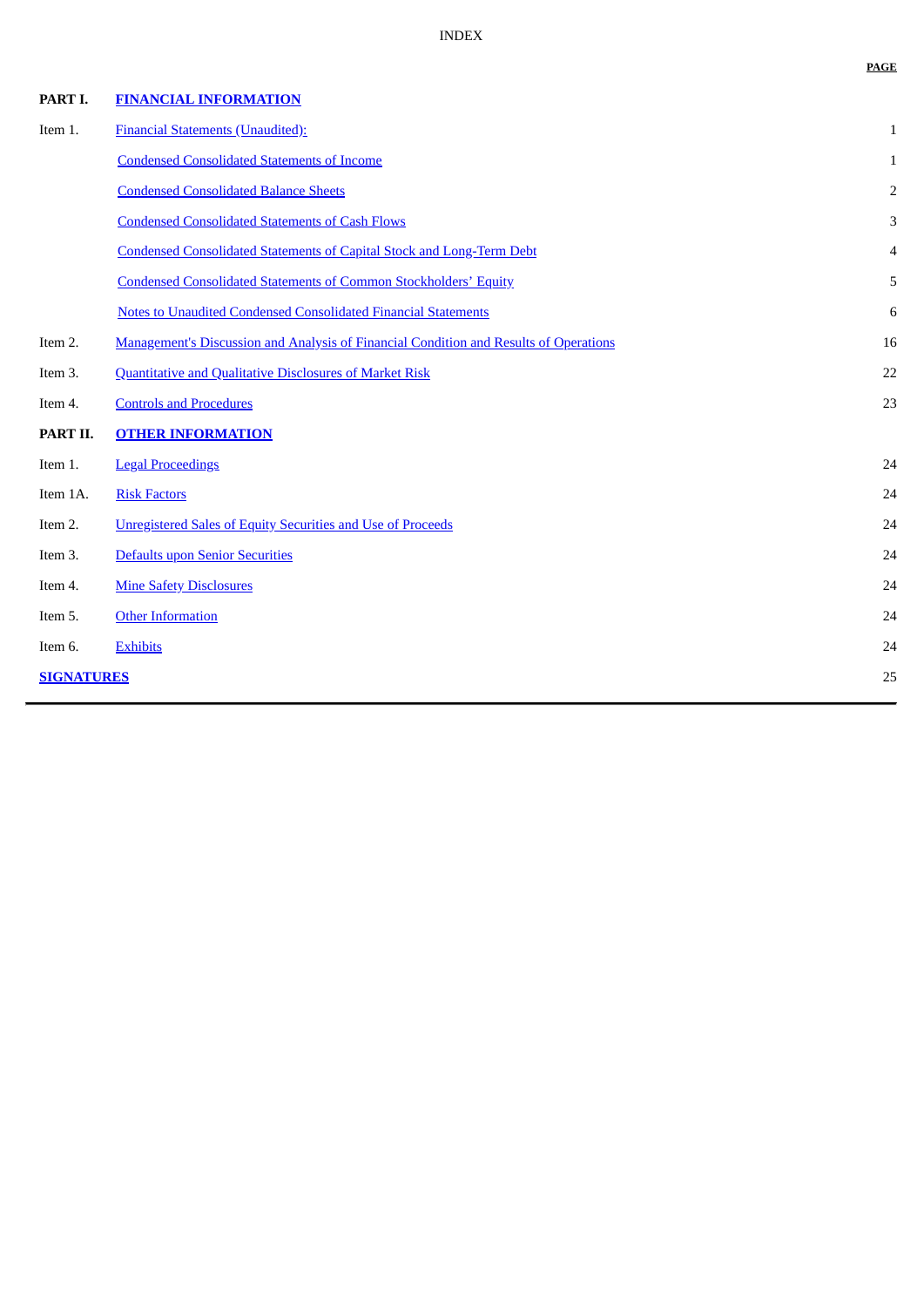## **MIDDLESEX WATER COMPANY CONDENSED CONSOLIDATED STATEMENTS OF INCOME (Unaudited) (In thousands except per share amounts)**

<span id="page-2-2"></span><span id="page-2-1"></span><span id="page-2-0"></span>

|                                              | 2022         | Three Months Ended March 31,<br>2021 |        |  |
|----------------------------------------------|--------------|--------------------------------------|--------|--|
| <b>Operating Revenues</b>                    | \$<br>36,196 | $\boldsymbol{\mathsf{S}}$            | 32,541 |  |
| <b>Operating Expenses:</b>                   |              |                                      |        |  |
| <b>Operations and Maintenance</b>            | 19,139       |                                      | 18,356 |  |
| Depreciation                                 | 5,622        |                                      | 4,832  |  |
| <b>Other Taxes</b>                           | 4,144        |                                      | 3,719  |  |
| <b>Total Operating Expenses</b>              | 28,905       |                                      | 26,907 |  |
| Gain on Sale of Subsidiary                   | 5,232        |                                      |        |  |
| <b>Operating Income</b>                      | 12,523       |                                      | 5,634  |  |
|                                              |              |                                      |        |  |
| Other Income:                                |              |                                      |        |  |
| Allowance for Funds Used During Construction | 377          |                                      | 1,263  |  |
| Other Income, net                            | 1,379        |                                      | 775    |  |
| Total Other Income, net                      | 1,756        |                                      | 2,038  |  |
| <b>Interest Charges</b>                      | 1,850        |                                      | 1,738  |  |
|                                              |              |                                      |        |  |
| Income before Income Taxes                   | 12,429       |                                      | 5,934  |  |
| <b>Income Taxes</b>                          | 329          |                                      | (973)  |  |
| Net Income                                   | 12,100       |                                      | 6,907  |  |
|                                              |              |                                      |        |  |
| Preferred Stock Dividend Requirements        | 30           |                                      | 30     |  |
| Earnings Applicable to Common Stock          | \$<br>12,070 | \$                                   | 6,877  |  |
| Earnings per share of Common Stock:          |              |                                      |        |  |
| <b>Basic</b>                                 | \$<br>0.69   | $\boldsymbol{\$}$                    | 0.39   |  |
| Diluted                                      | \$<br>0.68   | \$                                   | 0.39   |  |
| Average Number of Common Shares Outstanding: |              |                                      |        |  |
| <b>Basic</b>                                 | 17,538       |                                      | 17,476 |  |
| <b>Diluted</b>                               | 17,653       |                                      | 17,591 |  |
|                                              |              |                                      |        |  |

See Notes to Condensed Consolidated Financial Statements.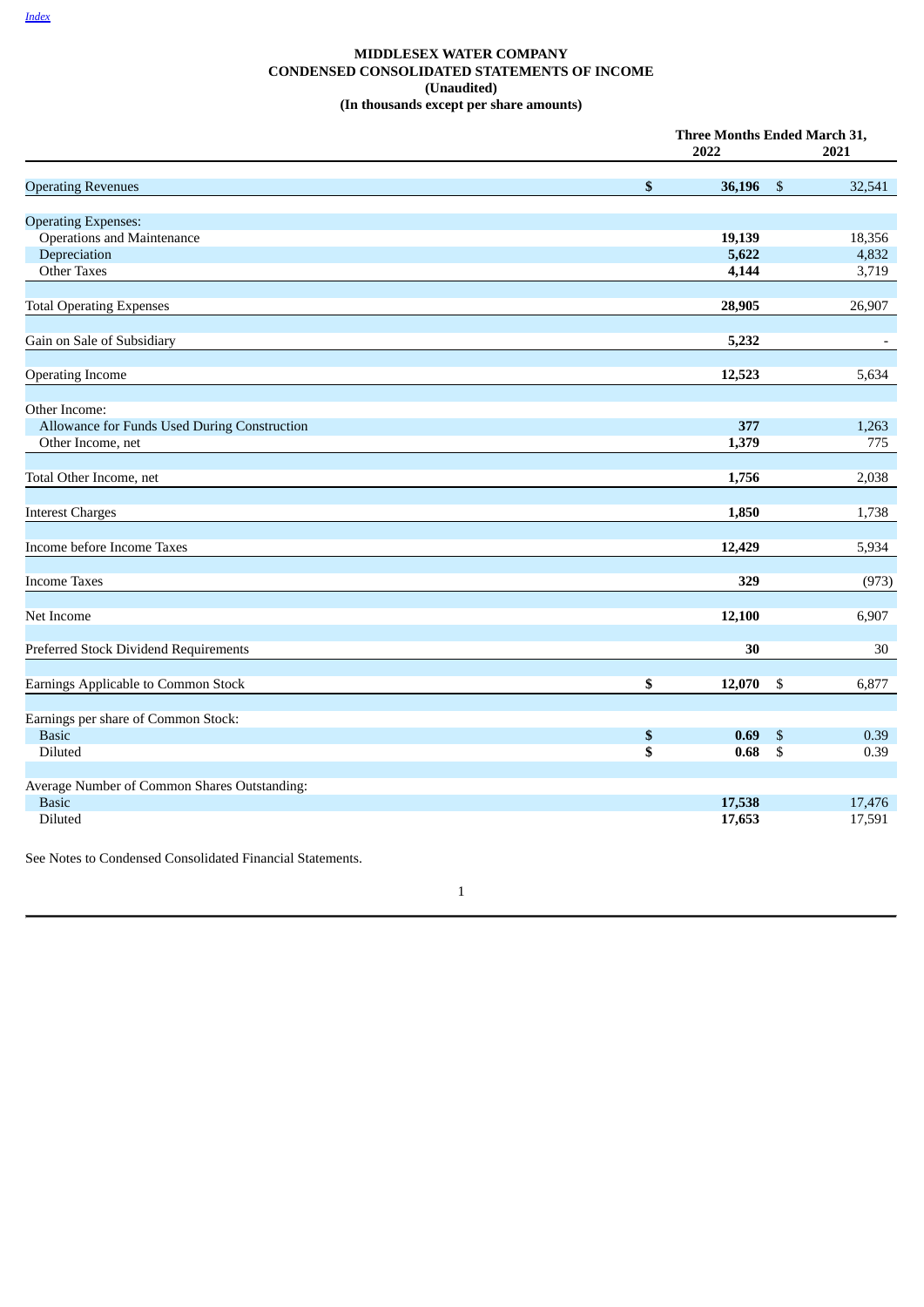## **MIDDLESEX WATER COMPANY CONDENSED CONSOLIDATED BALANCE SHEETS (Unaudited) (In thousands)**

<span id="page-3-0"></span>

|                                             |                                                                     |              | March 31,        |                | December 31, |
|---------------------------------------------|---------------------------------------------------------------------|--------------|------------------|----------------|--------------|
| <b>ASSETS</b>                               |                                                                     |              | 2022             |                | 2021         |
| <b>UTILITY PLANT:</b>                       | <b>Water Production</b>                                             | $\mathbf{s}$ | 235,675          | $\mathfrak{s}$ | 247,286      |
|                                             | Transmission and Distribution                                       |              | 692,368          |                | 697,200      |
|                                             | General                                                             |              | 95,319           |                | 95,658       |
|                                             | <b>Construction Work in Progress</b>                                |              | 37,455           |                | 24,947       |
|                                             | <b>TOTAL</b>                                                        |              | 1,060,817        |                | 1,065,091    |
|                                             | <b>Less Accumulated Depreciation</b>                                |              | 202,776          |                | 199,723      |
|                                             | <b>UTILITY PLANT - NET</b>                                          |              | 858,041          |                | 865,368      |
| <b>CURRENT ASSETS:</b>                      | Cash and Cash Equivalents                                           |              | 3,294            |                | 3,533        |
|                                             | Accounts Receivable, net of allowance for uncollectible accounts of |              |                  |                |              |
|                                             | \$2,530 and \$2,574, respectively                                   |              | 13,480           |                | 15,311       |
|                                             | <b>Unbilled Revenues</b>                                            |              | 8,148            |                | 7,273        |
|                                             | Materials and Supplies (at average cost)                            |              | 5,369            |                | 5,358        |
|                                             | Prepayments                                                         |              | 2,574            |                | 2,880        |
|                                             | TOTAL CURRENT ASSETS                                                |              | 32,865           |                | 34,355       |
|                                             |                                                                     |              |                  |                |              |
| <b>OTHER ASSETS:</b>                        | <b>Operating Lease Right of Use Asset</b>                           |              | 4,331            |                | 4,503        |
|                                             | Preliminary Survey and Investigation Charges                        |              | 2,779            |                | 3,540        |
|                                             | <b>Regulatory Assets</b>                                            |              | 100,191          |                | 100,738      |
|                                             | Non-utility Assets - Net                                            |              | 11,310           |                | 11,428       |
|                                             | Other                                                               |              | 67               |                | 83           |
|                                             | TOTAL OTHER ASSETS                                                  |              | 118,678          |                | 120,292      |
|                                             | <b>TOTAL ASSETS</b>                                                 | \$           | 1,009,584        | \$             | 1,020,015    |
|                                             |                                                                     |              |                  |                |              |
| <b>CAPITALIZATION AND LIABILITIES</b>       |                                                                     |              |                  |                |              |
| <b>CAPITALIZATION:</b>                      | Common Stock, No Par Value                                          | \$           | 225,092          | $\mathfrak{s}$ | 221,919      |
|                                             | <b>Retained Earnings</b>                                            |              | 152,790          |                | 145,807      |
|                                             | TOTAL COMMON EQUITY                                                 |              | 377,882          |                | 367,726      |
|                                             | <b>Preferred Stock</b>                                              |              | 2,084            |                | 2,084        |
|                                             | Long-term Debt                                                      |              | 306,518          |                | 306,520      |
|                                             | TOTAL CAPITALIZATION                                                |              | 686,484          |                | 676,330      |
|                                             |                                                                     |              |                  |                |              |
| <b>CURRENT</b>                              | Current Portion of Long-term Debt                                   |              | 6,710            |                | 6,731        |
| <b>LIABILITIES:</b>                         | Notes Payable                                                       |              | 15,000           |                | 13,000       |
|                                             | <b>Accounts Payable</b>                                             |              | 18,059           |                | 21,125       |
|                                             | <b>Accrued Taxes</b>                                                |              | 14,029           |                | 8,621        |
|                                             | <b>Accrued Interest</b>                                             |              | 1,960            |                | 1,986        |
|                                             | <b>Unearned Revenues and Advanced Service Fees</b>                  |              | 1,320            |                | 1,330        |
|                                             | Other                                                               |              | 2,591            |                | 3,826        |
|                                             | TOTAL CURRENT LIABILITIES                                           |              | 59,669           |                | 56,619       |
|                                             | <b>COMMITMENTS AND CONTINGENT LIABILITIES (Note 7)</b>              |              |                  |                |              |
| <b>OTHER LIABILITIES:</b>                   | <b>Customer Advances for Construction</b>                           |              | 23,006           |                | 23,529       |
|                                             | <b>Lease Obligations - Operating</b>                                |              | 4,200            |                | 4,367        |
|                                             | <b>Accumulated Deferred Income Taxes</b>                            |              |                  |                | 69,500       |
|                                             | <b>Employee Benefit Plans</b>                                       |              | 72,002<br>10,217 |                | 11,290       |
|                                             | <b>Regulatory Liabilities</b>                                       |              | 46,190           |                | 49,431       |
|                                             |                                                                     |              |                  |                |              |
|                                             | Other<br><b>TOTAL OTHER LIABILITIES</b>                             |              | 1,081            |                | 1,086        |
|                                             |                                                                     |              | 156,696          |                | 159,203      |
| <b>CONTRIBUTIONS IN AID OF CONSTRUCTION</b> |                                                                     |              | 106,735          |                | 127,863      |
|                                             | TOTAL CAPITALIZATION AND LIABILITIES                                | \$           | 1,009,584        | \$             | 1,020,015    |
|                                             |                                                                     |              |                  |                |              |

See Notes to Condensed Consolidated Financial Statements.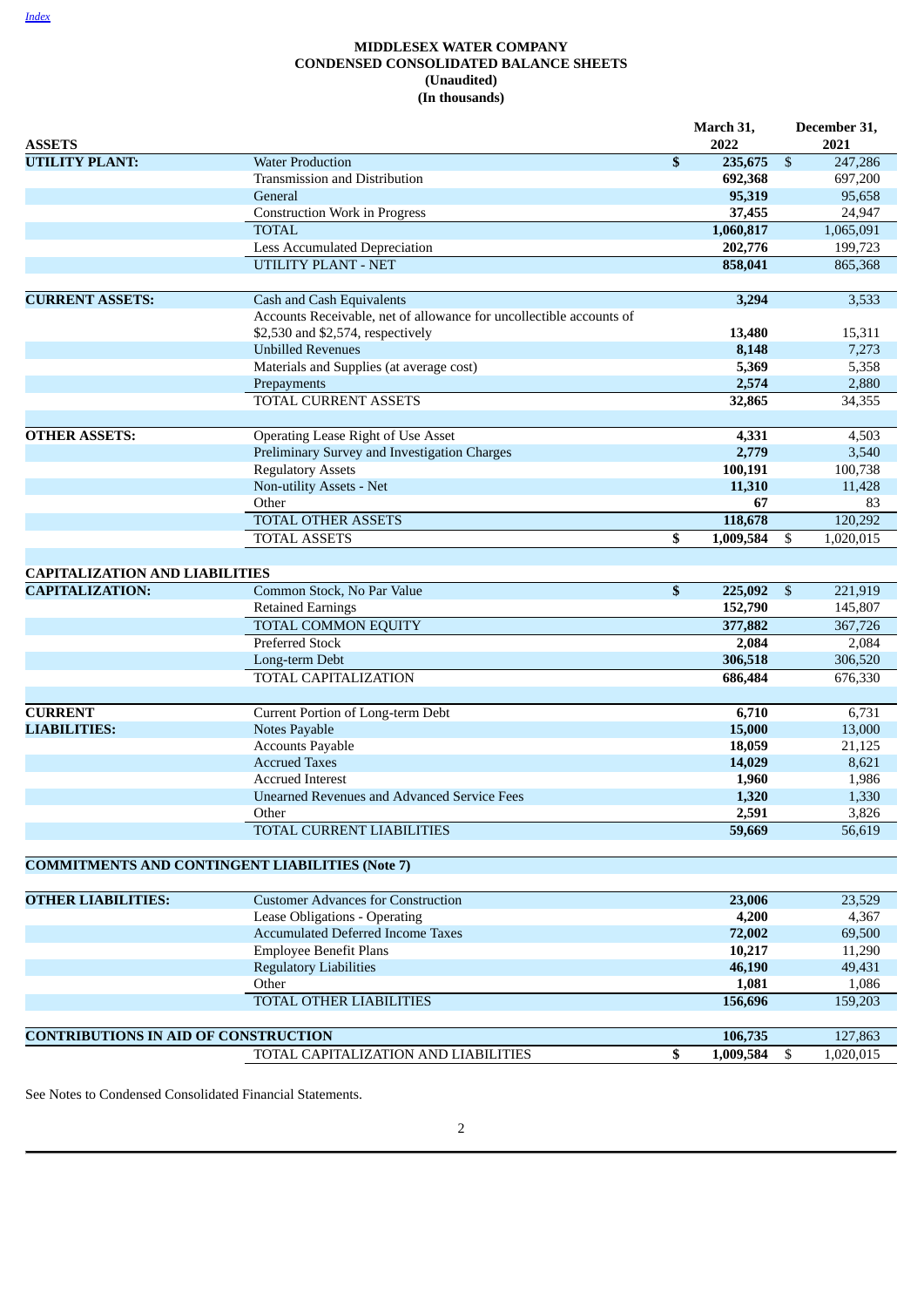## **MIDDLESEX WATER COMPANY CONDENSED CONSOLIDATED STATEMENTS OF CASH FLOWS (Unaudited) (In thousands)**

<span id="page-4-0"></span>

|                                                                             |          | Three Months Ended March 31, |                                 |           |  |
|-----------------------------------------------------------------------------|----------|------------------------------|---------------------------------|-----------|--|
|                                                                             |          | 2022                         |                                 | 2021      |  |
| <b>CASH FLOWS FROM OPERATING ACTIVITIES:</b>                                |          |                              |                                 |           |  |
| Net Income                                                                  | \$       | 12,100                       | \$                              | 6,907     |  |
| Adjustments to Reconcile Net Income to                                      |          |                              |                                 |           |  |
| Net Cash Provided by Operating Activities:                                  |          |                              |                                 |           |  |
| <b>Depreciation and Amortization</b>                                        |          | 6,825                        |                                 | 6,296     |  |
| Provision for Deferred Income Taxes and Investment Tax Credits              |          | (2, 137)                     |                                 | (2,359)   |  |
| Equity Portion of Allowance for Funds Used During Construction (AFUDC)      |          | (202)                        |                                 | (732)     |  |
| Cash Surrender Value of Life Insurance                                      |          | 187                          |                                 | 27        |  |
| <b>Stock Compensation Expense</b>                                           |          | 267                          |                                 | 203       |  |
| Gain on Sale of Subsidairy                                                  |          | (5,232)                      |                                 |           |  |
| Changes in Assets and Liabilities:                                          |          |                              |                                 |           |  |
| <b>Accounts Receivable</b>                                                  |          | 1,831                        |                                 | 1,860     |  |
| <b>Unbilled Revenues</b>                                                    |          | (875)                        |                                 | (145)     |  |
| <b>Materials and Supplies</b>                                               |          | (11)                         |                                 | (81)      |  |
| Prepayments                                                                 |          | 306                          |                                 | 664       |  |
| <b>Accounts Payable</b>                                                     |          | (3,066)                      |                                 | (6,029)   |  |
| <b>Accrued Taxes</b>                                                        |          | 5,408                        |                                 | 3,887     |  |
| <b>Accrued Interest</b>                                                     |          | (26)                         |                                 | 173       |  |
| <b>Employee Benefit Plans</b>                                               |          | (653)                        |                                 | 95        |  |
| <b>Unearned Revenue and Advanced Service Fees</b>                           |          | (10)                         |                                 | (18)      |  |
| <b>Other Assets and Liabilities</b>                                         |          | (737)                        |                                 | (1,306)   |  |
|                                                                             |          |                              |                                 |           |  |
| NET CASH PROVIDED BY OPERATING ACTIVITIES                                   |          | 13,975                       |                                 | 9,442     |  |
| CASH FLOWS FROM INVESTING ACTIVITIES:                                       |          |                              |                                 |           |  |
| Utility Plant Expenditures, Including AFUDC of \$175 in 2022, \$531 in 2021 |          | (16, 631)                    |                                 | (22,033)  |  |
| Proceeds from Sale of Subsidary                                             |          | 3,122                        |                                 |           |  |
| NET CASH USED IN INVESTING ACTIVITIES                                       |          | (13,509)                     |                                 | (22, 033) |  |
| CASH FLOWS FROM FINANCING ACTIVITIES:                                       |          |                              |                                 |           |  |
| Redemption of Long-term Debt                                                |          | (1,228)                      |                                 | (1,324)   |  |
| Proceeds from Issuance of Long-term Debt                                    |          | 1,250                        |                                 | 687       |  |
| Net Short-term Bank Borrowings                                              |          | 2,000                        |                                 | 11,000    |  |
| Deferred Debt Issuance Expense                                              |          | (9)                          |                                 | (2)       |  |
| Proceeds from Issuance of Common Stock                                      |          | 2,906                        |                                 | 322       |  |
| Payment of Common Dividends                                                 |          | (5,087)                      |                                 | (4,762)   |  |
| <b>Payment of Preferred Dividends</b>                                       |          | (30)                         |                                 | (30)      |  |
| <b>Construction Advances and Contributions-Net</b>                          |          | (507)                        |                                 | 505       |  |
|                                                                             |          |                              |                                 |           |  |
| NET CASH (USED IN) PROVIDED BY FINANCING ACTIVITIES                         |          | (705)                        |                                 | 6,396     |  |
| NET CHANGES IN CASH, CASH EQUIVALENTS AND RESTRICTED CASH                   |          | (239)                        |                                 | (6, 195)  |  |
| CASH, CASH EQUIVALENTS AND RESTRICTED CASH AT BEGINNING OF PERIOD           |          | 3,533                        |                                 | 10,404    |  |
| CASH, CASH EQUIVALENTS AND RESTRICTED CASH AT END OF PERIOD                 |          |                              | $\sqrt{3}$                      | 4,209     |  |
|                                                                             | \$       | 3,294                        |                                 |           |  |
| SUPPLEMENTAL DISCLOSURE OF NON-CASH ACTIVITY:                               |          |                              |                                 |           |  |
|                                                                             |          |                              | - \$                            |           |  |
| Utility Plant received as Construction Advances and Contributions           | \$<br>\$ | 2,401                        | $\mathfrak{s}$                  | 1,169     |  |
| Non-Cash Consideration for Sale of Subsidiary                               |          | 2,100                        |                                 |           |  |
| SUPPLEMENTAL DISCLOSURE OF CASH FLOWS INFORMATION:                          |          |                              |                                 |           |  |
| Cash Paid During the Year for:                                              |          |                              |                                 |           |  |
| Interest                                                                    |          | 2,038                        |                                 | 1,726     |  |
| <b>Interest Capitalized</b>                                                 | \$<br>\$ | 175                          | $\boldsymbol{\mathsf{S}}$<br>\$ | 531       |  |
| <b>Income Taxes</b>                                                         | \$       | 125                          | $\mathbb{S}$                    |           |  |
|                                                                             |          |                              |                                 |           |  |

See Notes to Condensed Consolidated Financial Statements.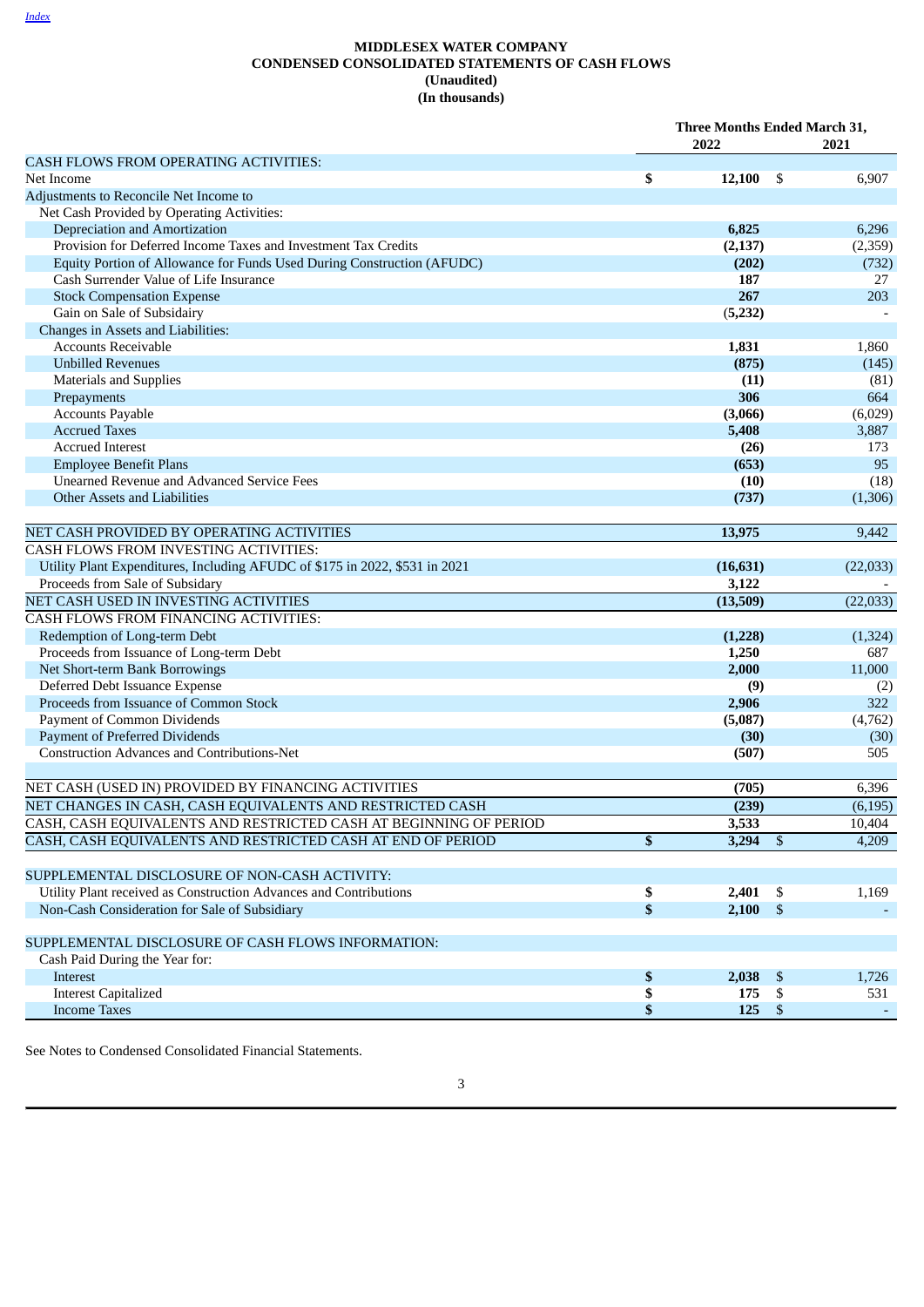## **MIDDLESEX WATER COMPANY CONSOLIDATED STATEMENTS OF CAPITAL STOCK AND LONG-TERM DEBT (Unaudited) (In thousands)**

<span id="page-5-0"></span>

|                                                             | March 31,<br>2022 |              | December 31,<br>2021 |
|-------------------------------------------------------------|-------------------|--------------|----------------------|
| Common Stock, No Par Value                                  |                   |              |                      |
| Shares Authorized - 40,000                                  |                   |              |                      |
| Shares Outstanding - 2022 - 17,551; 2021 - 17,522           | \$<br>225,092     | \$           | 221,919              |
|                                                             |                   |              |                      |
| <b>Retained Earnings</b>                                    | 152,790           |              | 145,807              |
| TOTAL COMMON EQUITY                                         | \$<br>377,882     | \$           | 367,726              |
|                                                             |                   |              |                      |
| Cumulative Preferred Stock, No Par Value:                   |                   |              |                      |
| Shares Authorized - 120                                     |                   |              |                      |
| Shares Outstanding - 20                                     |                   |              |                      |
| Convertible:                                                |                   |              |                      |
| Shares Outstanding, \$7.00 Series - 10                      | \$<br>1,005       | \$           | 1,005                |
| Nonredeemable:                                              |                   |              |                      |
| Shares Outstanding, \$7.00 Series - 1                       | 79                |              | 79                   |
| Shares Outstanding, \$4.75 Series - 10                      | 1,000             |              | 1,000                |
| <b>TOTAL PREFERRED STOCK</b>                                | \$<br>2,084       | \$           | 2,084                |
|                                                             |                   |              |                      |
| Long-term Debt:                                             |                   |              |                      |
| First Mortgage Bonds, 0.00% - 5.50%, due 2023 - 2059        | \$<br>203,440     | $\mathbb{S}$ | 203,892              |
| Amortizing Secured Notes, 3.94% - 7.05%, due 2028 - 2046    | 46,939            |              | 47,613               |
| State Revolving Trust Notes, 2.00% - 4.22%, due 2022 - 2041 | 8,658             |              | 7,510                |
| Construction Loans, 0.00%                                   | 52,131            |              | 52,131               |
| <b>SUBTOTAL LONG-TERM DEBT</b>                              | 311,168           |              | 311,146              |
| Add: Premium on Issuance of Long-term Debt                  | 7,172             |              | 7,271                |
| Less: Unamortized Debt Expense                              | (5, 112)          |              | (5,166)              |
| Less: Current Portion of Long-term Debt                     | (6,710)           |              | (6,731)              |
| <b>TOTAL LONG-TERM DEBT</b>                                 | \$<br>306,518     | \$           | 306,520              |

See Notes to Condensed Consolidated Financial Statements.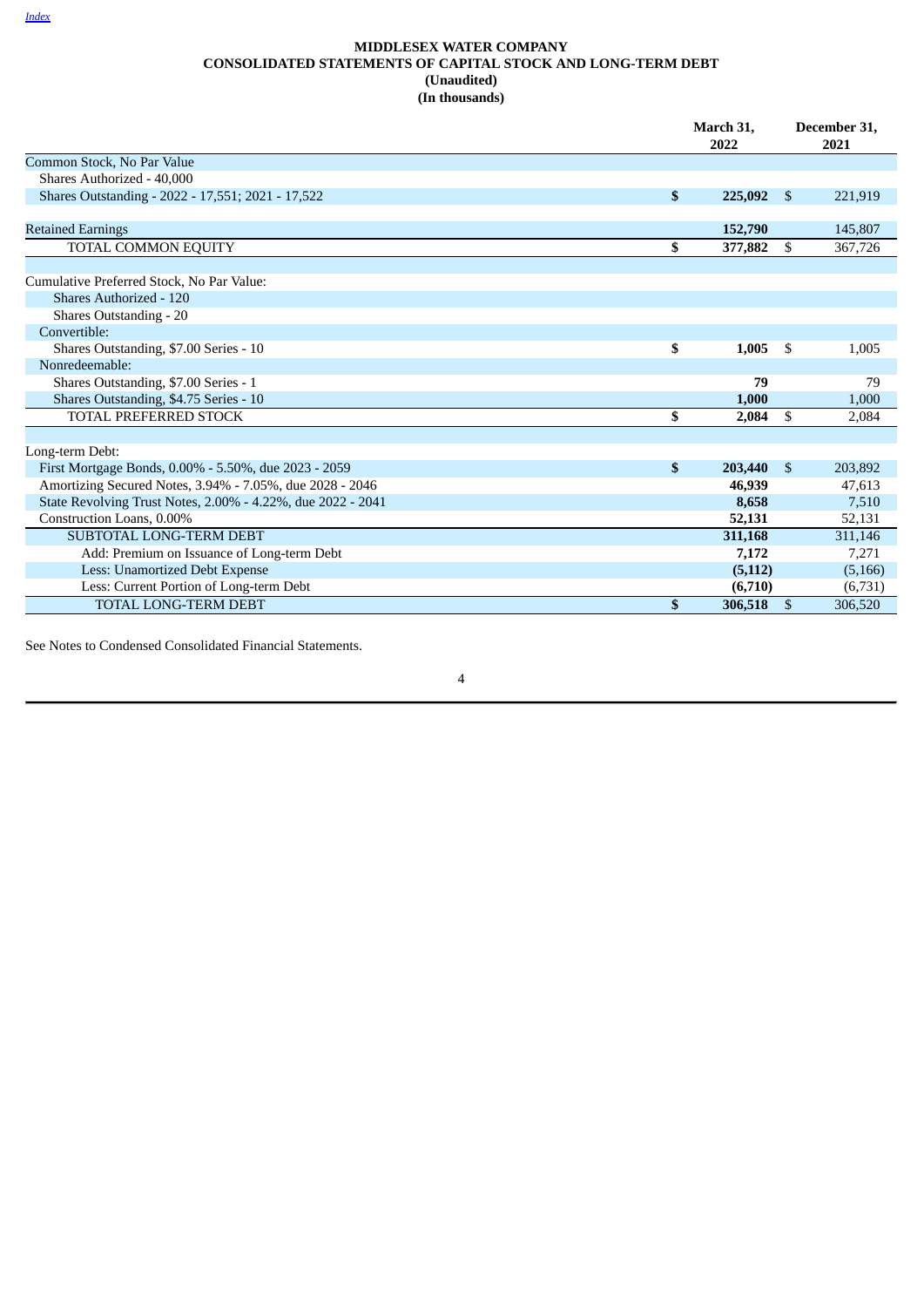## **MIDDLESEX WATER COMPANY CONDENSED CONSOLIDATED STATEMENTS OF COMMON STOCKHOLDERS' EQUITY (Unaudited) (In thousands except per share amounts)**

<span id="page-6-0"></span>

|                                                     | Common                   |               | Common       |      |                          |               |         |
|-----------------------------------------------------|--------------------------|---------------|--------------|------|--------------------------|---------------|---------|
|                                                     | <b>Stock</b>             |               | <b>Stock</b> |      | Retained                 |               |         |
|                                                     | <b>Shares</b>            |               | Amount       |      | Earnings                 |               | Total   |
|                                                     |                          |               |              |      |                          |               |         |
| <b>Balance at January 1, 2021</b>                   | 17,473                   | <sup>\$</sup> | 217,451 \$   |      | 128,757                  | <sup>\$</sup> | 346,208 |
| Net Income                                          |                          |               |              |      | 6,907                    |               | 6,907   |
| Dividend Reinvestment & Common Stock Purchase Plan  | 5                        |               | 322          |      |                          |               | 322     |
| Restricted Stock Award - Net - Employees            |                          |               | 203          |      | $\overline{\phantom{a}}$ |               | 203     |
| Cash Dividends on Common Stock (\$0.2725 per share) |                          |               |              |      | (4,762)                  |               | (4,762) |
| Cash Dividends on Preferred Stock                   |                          |               |              |      | (30)                     |               | (30)    |
| <b>Balance at March 31, 2021</b>                    | 17,478                   |               | 217,976      |      | 130,872                  | \$.           | 348,848 |
|                                                     |                          |               |              |      |                          |               |         |
| <b>Balance at January 1, 2022</b>                   | 17,522                   | \$            | 221,919      | - \$ | 145,807                  | \$.           | 367,726 |
| Net Income                                          |                          |               |              |      | 12,100                   |               | 12,100  |
| Dividend Reinvestment & Common Stock Purchase Plan  | 29                       |               | 2,906        |      |                          |               | 2,906   |
| Restricted Stock Award - Net - Employees            |                          |               | 267          |      | $\overline{\phantom{0}}$ |               | 267     |
| Cash Dividends on Common Stock (\$0.2900 per share) |                          |               |              |      | (5,087)                  |               | (5,087) |
| Cash Dividends on Preferred Stock                   | $\overline{\phantom{a}}$ |               | -            |      | (30)                     |               | (30)    |
| <b>Balance at March 31, 2022</b>                    | 17,551                   | ж             | 225,092      |      | 152,790                  | \$.           | 377,882 |

See Notes to Condensed Consolidated Financial Statements.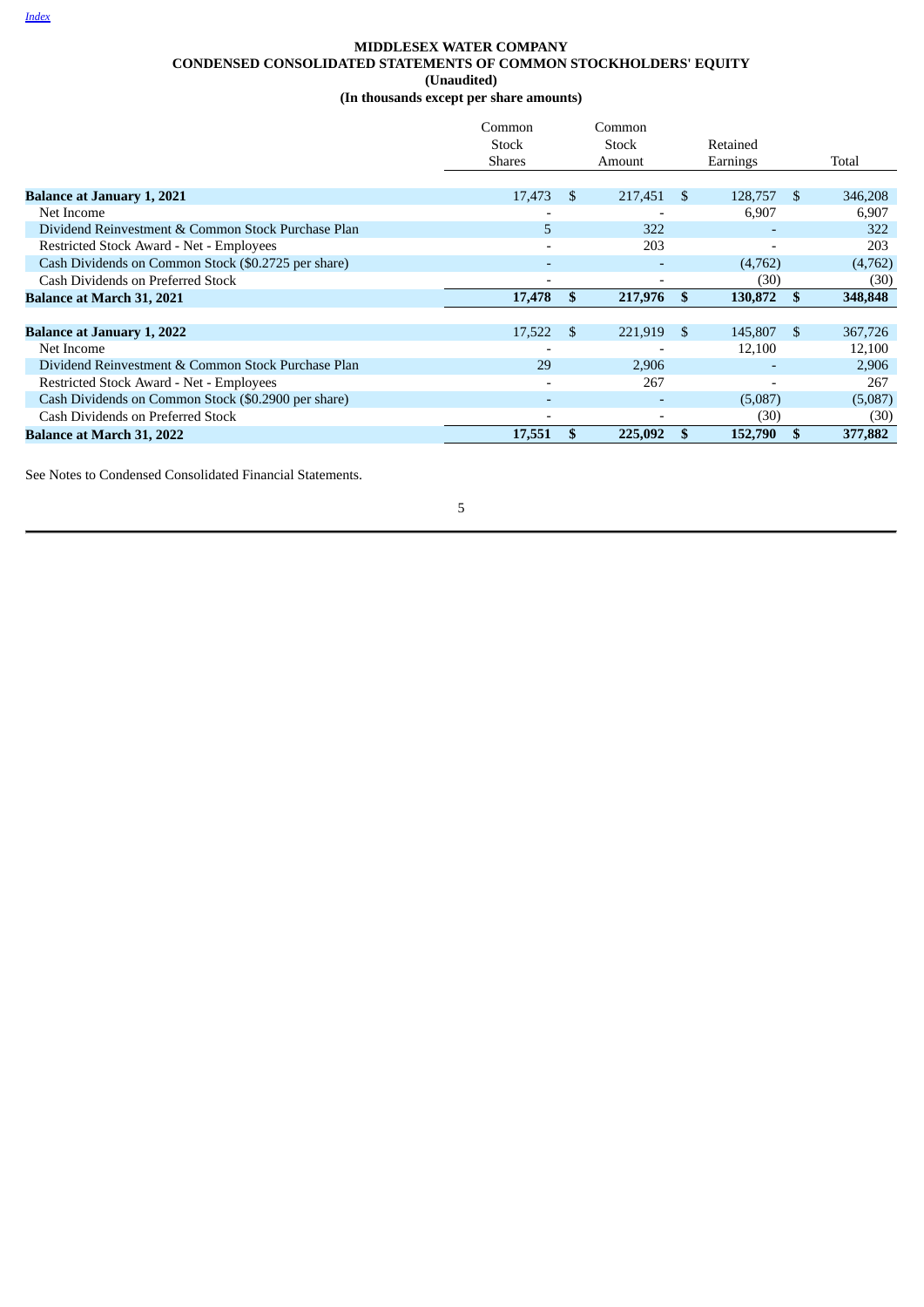## **MIDDLESEX WATER COMPANY NOTES TO UNAUDITED CONDENSED CONSOLIDATED FINANCIAL STATEMENTS**

#### <span id="page-7-0"></span>**Note 1 – Basis of Presentation and Recent Developments**

Middlesex Water Company (Middlesex or the Company) is the parent company and sole shareholder of Tidewater Utilities, Inc. (Tidewater), Pinelands Water Company (Pinelands Water) and Pinelands Wastewater Company (Pinelands Wastewater) (collectively, Pinelands), Utility Service Affiliates, Inc. (USA), and Utility Service Affiliates (Perth Amboy) Inc. (USA-PA). Southern Shores Water Company, LLC (Southern Shores) and White Marsh Environmental Systems, Inc. (White Marsh) are wholly-owned subsidiaries of Tidewater. The financial statements for Middlesex and its wholly-owned subsidiaries are reported on a consolidated basis. All significant intercompany accounts and transactions have been eliminated.

The consolidated notes within the 2021 Annual Report on Form 10-K (the 2021 Form 10-K) are applicable to these financial statements and, in the opinion of the Company, the accompanying unaudited condensed consolidated financial statements contain all adjustments necessary (including normal recurring accruals) to present fairly the financial position as of March 31, 2022 and the results of operations and cash flows for the three month periods ended March 31, 2022 and 2021. Information included in the Condensed Consolidated Balance Sheet as of December 31, 2021, has been derived from the Company's December 31, 2021 audited financial statements included in the 2021 Form 10-K.

#### *Recent Developments*

**Regulatory Notice of Non-Compliance -** In September 2021, the New Jersey Department of Environmental Protection (NJDEP) issued a Notice of Non-Compliance (Notice) to Middlesex based on self-reporting by Middlesex that the level of Perfluorooctanoic Acid (PFOA) in water treated at its Park Avenue Wellfield Treatment Plant in South Plainfield, New Jersey exceeded a recently promulgated NJDEP standard effective in 2021. Neither the NJDEP nor Middlesex has characterized this exceedance as an acute health threat. However, Middlesex was required to notify its affected customers and complied in November 2021 as required by the regulation. Further, the Notice required the Company to take any action necessary to comply with the new standard by September 7, 2022.

The NJDEP standard for PFOA was developed based on a Health-based Maximum Contaminant Level (MCL) of 14 parts per trillion (ppt). Although the United States Environmental Protection Agency (USEPA) has not yet implemented a regulation relative to PFOA, the water distributed from the Park Avenue Wellfield Treatment Plant does meet the USEPA's current health advisory level of 70 ppt and would meet the NJDEP's pre-2021 standard guidance level of 40 ppt, which was not a regulation. Construction of an enhanced treatment process at the Park Avenue Wellfield Treatment Plant to comply with an anticipated NJDEP standard, at a level which is unknown at this time, had already begun prior to the regulation being enacted. Since completion is not expected until mid-2023, in December 2021, the Company implemented an interim solution to meet the Notice requirements. The Park Avenue Wellfield Treatment Plant was taken off-line and alternate sources of supply have been obtained. The Company is in the process of implementing an acceleration of a portion of the Park Avenue Wellfield treatment upgrades in order to meet anticipated increases in the historical higher water demand periods during the summer months. This is also intended to result in compliance with the requirements of the Notice.

In November 2021, the Company was served with two PFOA-related class action lawsuits seeking restitution for medical, water replacement and other claimed related costs. These lawsuits are in the early stages of the legal process and their ultimate resolution cannot be predicted at this time. The Company's insurance provider has acknowledged coverage of potential liability which may result from these lawsuits.

In January 2022, the Company filed a petition with the New Jersey Board of Public Utilities (NJBPU) seeking to establish a regulatory asset and deferred accounting treatment until its next base rate setting proceeding for all costs associated with the interim solution to comply with the Notice.

While the Company believes monetary penalties are unlikely, the issuance of the Notice does not preclude the State of New Jersey or any of its agencies from initiating formal administrative and/or judicial enforcement action, including assessment of penalties of up to \$25,000 per day per offense if the Company is not in compliance with the requirements of the Notice by September 7, 2022.

**Sale of Subsidiary –** In January 2022, Middlesex closed on the Delaware Public Service Commission (DEPSC) approved sale of 100% of the common stock of its subsidiary Tidewater Environmental Services, Inc. to Artesian Wastewater Management, Inc. for \$6.4 million in cash and other consideration, resulting in a \$5.2 million pre-tax gain. The Company will continue to own and operate its non-regulated water and wastewater contract operations business in Delaware.

**Coronavirus (COVID-19) Pandemic** – On April 13, 2022, the United States Secretary of Health and Human Services renewed the determination that a nationwide health emergency exists as a result of the COVID-19 Pandemic. While the Company's operations and capital construction program have not been materially disrupted to date from the pandemic, the COVID-19 impact on economic conditions nationally continues to be uncertain and could affect the Company's results of operations, financial condition and liquidity in the future. In New Jersey, the declared COVID-19 State of Emergency ended on March 7, 2022. In Delaware, the declared COVID-19 State of Emergency Order ended in July 2021.

The NJBPU and the DEPSC have approved the tracking of COVID-19 related incremental costs for potential recovery in customer rates in future rate proceedings. Neither jurisdiction has established a timetable or definitive formal procedures for seeking cost recovery. Since March 2020, the Company has increased its allowance for doubtful accounts for expected increases in accounts receivable write-offs due to the financial impact of COVID-19 on customers. Since the ultimate rate treatment to be determined by the NJBPU regarding incremental costs related to COVID-19 is not definitively known at this time, the Company has not deferred any such costs. We will continue to monitor the effects of COVID-19 and evaluate its impact on the Company's results of operations, financial condition and liquidity.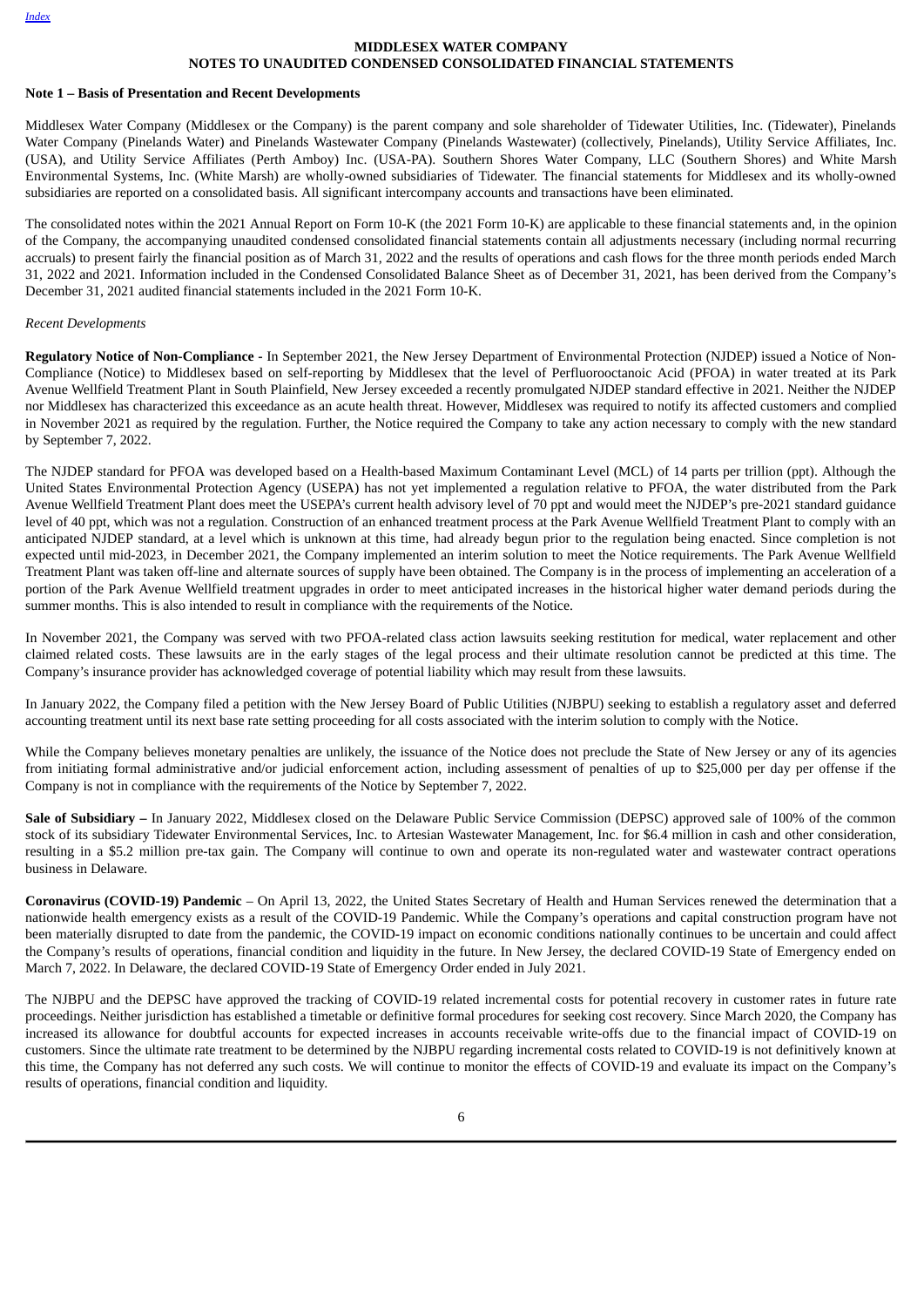#### *Recent Accounting Guidance*

There is no new adopted or proposed accounting guidance that the Company is aware of that could have a material impact on the Company's financial statements.

#### **Note 2 – Rate and Regulatory Matters**

**Middlesex –** In December 2021, Middlesex's petition to the NJBPU seeking permission to increase its base water rates was concluded, based on a negotiated settlement, resulting in an expected increase in annual operating revenues of \$27.7 million. The approved tariff rates were designed to recover increased operating costs as well as a return on invested capital of \$513.5 million, based on an authorized return on common equity of 9.6%. The increase is being implemented in two phases with \$20.7 million of the increase effective January 1, 2022 and the remaining \$7.0 million effective January 1, 2023. As part of the negotiated settlement, the Purchased Water Adjustment Clause (PWAC), which is a rate mechanism that allows for recovery of increased purchased water costs between base rate case filings, was reset to zero.

In March 2022, Middlesex filed a petition with the NJBPU seeking approval to set its PWAC tariff rate to recover additional costs of \$3.7 million for the purchase of treated water from a non-affiliated water utility regulated by the NJBPU. We cannot predict whether the NJBPU will ultimately approve, deny or reduce the amount of our request.

**Twin Lakes Utilities, Inc. (Twin Lakes) -** Twin Lakes provides water services to approximately 115 residential customers in Shohola, Pennsylvania. Pursuant to the Pennsylvania Public Utility Code, Twin Lakes filed a petition requesting the Pennsylvania Public Utilities Commission (PAPUC) to order the acquisition of Twin Lakes by a capable public utility. The PAPUC assigned an Administrative Law Judge (ALJ) to adjudicate the matter and submit a recommended decision (Recommended Decision) to the PAPUC. As part of this legal proceeding the PAPUC also issued an Order in January 2021 appointing a large Pennsylvania based investor-owned water utility as the receiver (the Receiver Utility) of the Twin Lakes system until the petition is fully adjudicated by the PAPUC. In November 2021, the PAPUC issued an Order affirming the ALJ's Recommended Decision, ordering the Receiver Utility to acquire the Twin Lakes water system and for Middlesex to submit \$1.7 million into an escrow account within 30 days. Twin Lakes immediately filed a Petition For Review (PFR) with the Commonwealth Court of Pennsylvania (the Pennsylvania Court) seeking reversal and vacation of the escrow requirement on the grounds that it violates the Pennsylvania Public Utility Code as well as the United States Constitution. In addition, Twin Lakes filed an emergency petition for stay of the PAPUC Order pending the Pennsylvania Court's review of the merits arguments contained in Twin Lakes' PFR. In December 2021, the Pennsylvania Court granted Twin Lakes' emergency petition, pending its review. A final decision by the Pennsylvania Court is not expected before June 2022. The final adjudication of this matter cannot be predicted at this time.

The financial results, total assets and financial obligations of Twin Lakes are not material to Middlesex.

### **Note 3 – Capitalization**

**Common Stock -** For the three months ended March 31, 2022 and 2021, the Company received proceeds of \$2.9 million and \$0.3 million, respectively, for the issuance of shares of its common stock under the Middlesex Water Company Investment Plan (the Investment Plan). On September 1, 2021, the Company began offering shares of its common stock for purchase at a 3% discount to participants in the Investment Plan. The discount offering will continue until 200,000 shares are purchased at the discounted price or August 1, 2022, whichever event occurs first. Through March 31, 2022, 60,096 shares have been purchased through the discounted offering. The discount applies to all common stock purchases made under the Investment Plan, whether by optional cash payment or by dividend reinvestment.

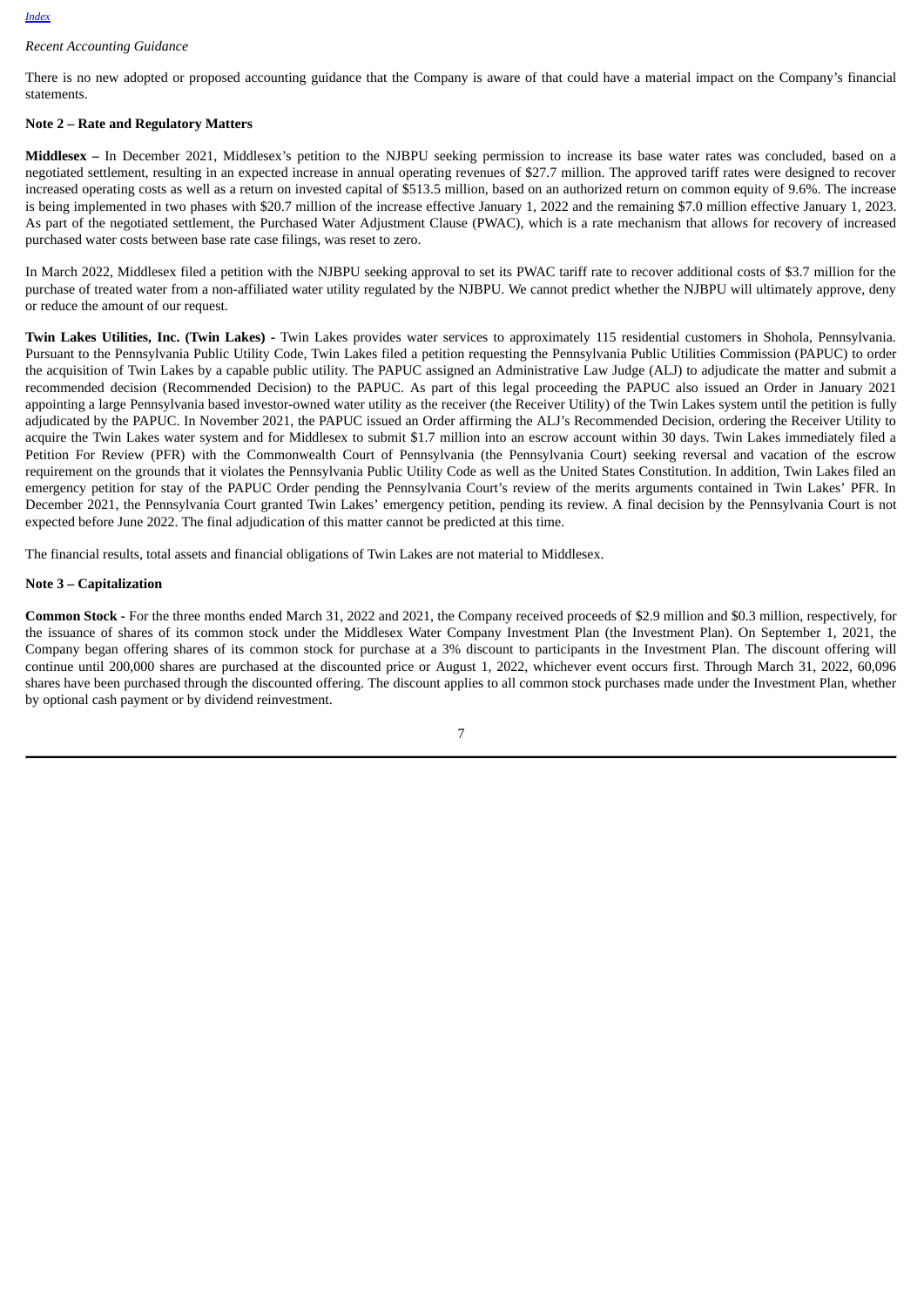**Long-term Debt -** Middlesex currently has two projects that are in the construction loan phase of the New Jersey State Revolving Fund (SRF) program:

- 1) In April 2018, the NJBPU approved Middlesex's request to participate in the New Jersey Infrastructure Bank (NJIB) loan program to fund the construction of a 4.5 mile large-diameter transmission pipeline from the Carl J. Olsen water treatment plant in Edison, New Jersey and interconnect with our distribution system. Middlesex closed on a \$43.5 million NJIB interest-free construction loan in August 2018 and completed withdrawal of the proceeds in June 2021; and
- 2) In March 2018, the NJBPU approved Middlesex's request to participate in the NJIB loan program to fund the 2018 RENEW Program, which is an ongoing initiative to rehabilitate or replace water distribution mains in the Middlesex system. Middlesex closed on an \$8.7 million interestfree NJIB construction loan in September 2018 and completed withdrawal of the proceeds in October 2019.

The Company anticipates that these two interest-free construction loans will be converted into long-term securitized loans by the NJIB during the second quarter of 2022.

In November 2021, Tidewater received approval from the DEPSC to borrow up to \$5.0 million under the Delaware SRF Program for construction of a one million gallon elevated storage tank. Tidewater closed on the \$5.0 million loan in December 2021 and began receiving disbursements in January 2022. Through March 31, 2022, Tidewater has drawn a total of \$1.3 million and expects borrowing under this loan to continue through mid-2023. The final maturity date on the loan is 2044.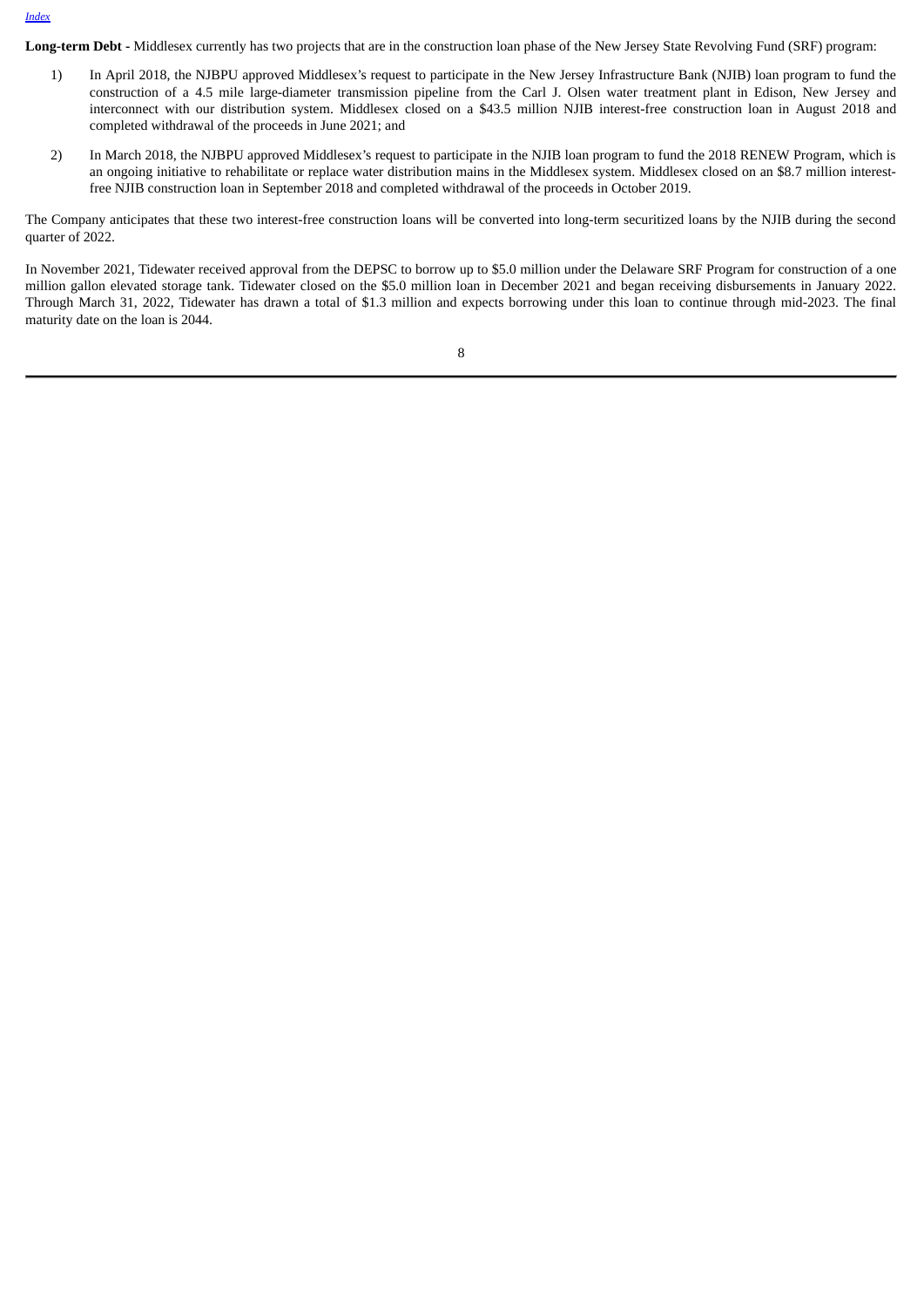**Fair Value of Financial Instruments -** The following methods and assumptions were used by the Company in estimating its fair value disclosure for financial instruments for which it is practicable to estimate that value. The carrying amounts reflected in the condensed consolidated balance sheets for cash and cash equivalents, trade receivables, accounts payable and notes payable approximate their respective fair values due to the short-term maturities of these instruments. The fair value of First Mortgage Bonds (FMBs) issued by Middlesex is based on quoted market prices for similar issues. Under the fair value hierarchy, the fair value of cash and cash equivalents is classified as a Level 1 measurement and the fair value of notes payable and the FMBs in the table below are classified as Level 2 measurements. The carrying amount and fair value of the FMBs were as follows:

|             |          | (Thousands of Dollars)              |          |           |  |  |  |  |
|-------------|----------|-------------------------------------|----------|-----------|--|--|--|--|
|             |          | March 31, 2022<br>December 31, 2021 |          |           |  |  |  |  |
|             | Carrying | Fair                                | Carrying | Fair      |  |  |  |  |
|             | Amount   | Value                               | Amount   | Value     |  |  |  |  |
| <b>FMBs</b> | \$98,441 | \$102,282                           | \$98,828 | \$107,781 |  |  |  |  |

It was not practicable to estimate their fair value on our outstanding long-term debt for which there is no quoted market price and there is not an active trading market. For details, including carrying value, interest rate and due date on these series of long-term debt, please refer to those series of long-term debt titled "Amortizing Secured Notes", "State Revolving Trust Notes", and "Construction Loans" on the Consolidated Statements of Capital Stock and Long-Term Debt. The carrying amount of these instruments was \$212.7 million and \$212.3 million at March 31, 2022 and December 31, 2021, respectively. Customer advances for construction have carrying amounts of \$23.0 million and \$23.5 million at March 31, 2022 and December 31, 2021, respectively. Their relative fair values cannot be accurately estimated since future refund payments depend on several variables, including new customer connections, customer consumption levels and future rate increases.

Substantially all of the utility plant of the Company is subject to the lien of its mortgage, which includes debt service and capital ratio covenants. The Company is in compliance with all of its mortgage covenants and restrictions.

#### **Note 4 – Earnings Per Share**

Basic earnings per share (EPS) are computed on the basis of the weighted average number of shares outstanding during the period presented. Diluted EPS assumes the conversion of the Convertible Preferred Stock \$7.00 Series.

|                                              | 2022 |        |               | 2021 |        |        |  |
|----------------------------------------------|------|--------|---------------|------|--------|--------|--|
| Basic:                                       |      | Income | <b>Shares</b> |      | Income | Shares |  |
| <b>Net Income</b>                            |      | 12,100 | 17,538        | -\$  | 6,907  | 17,476 |  |
| Preferred Dividend                           |      | (30)   |               |      | (30)   |        |  |
| Earnings Applicable to Common Stock          | \$   | 12,070 | 17,538        | -\$  | 6,877  | 17,476 |  |
| <b>Basic EPS</b>                             | \$   | 0.69   |               | \$   | 0.39   |        |  |
| <b>Diluted:</b>                              |      |        |               |      |        |        |  |
| Earnings Applicable to Common Stock          |      | 12,070 | 17,538        | -\$  | 6,877  | 17,476 |  |
| \$7.00 Series Preferred Dividend             |      | 17     | 115           |      | 17     | 115    |  |
| Adjusted Earnings Applicable to Common Stock |      | 12,087 | 17,653        | S    | 6,894  | 17,591 |  |
| <b>Diluted EPS</b>                           | \$   | 0.68   |               | \$   | 0.39   |        |  |
|                                              | 9    |        |               |      |        |        |  |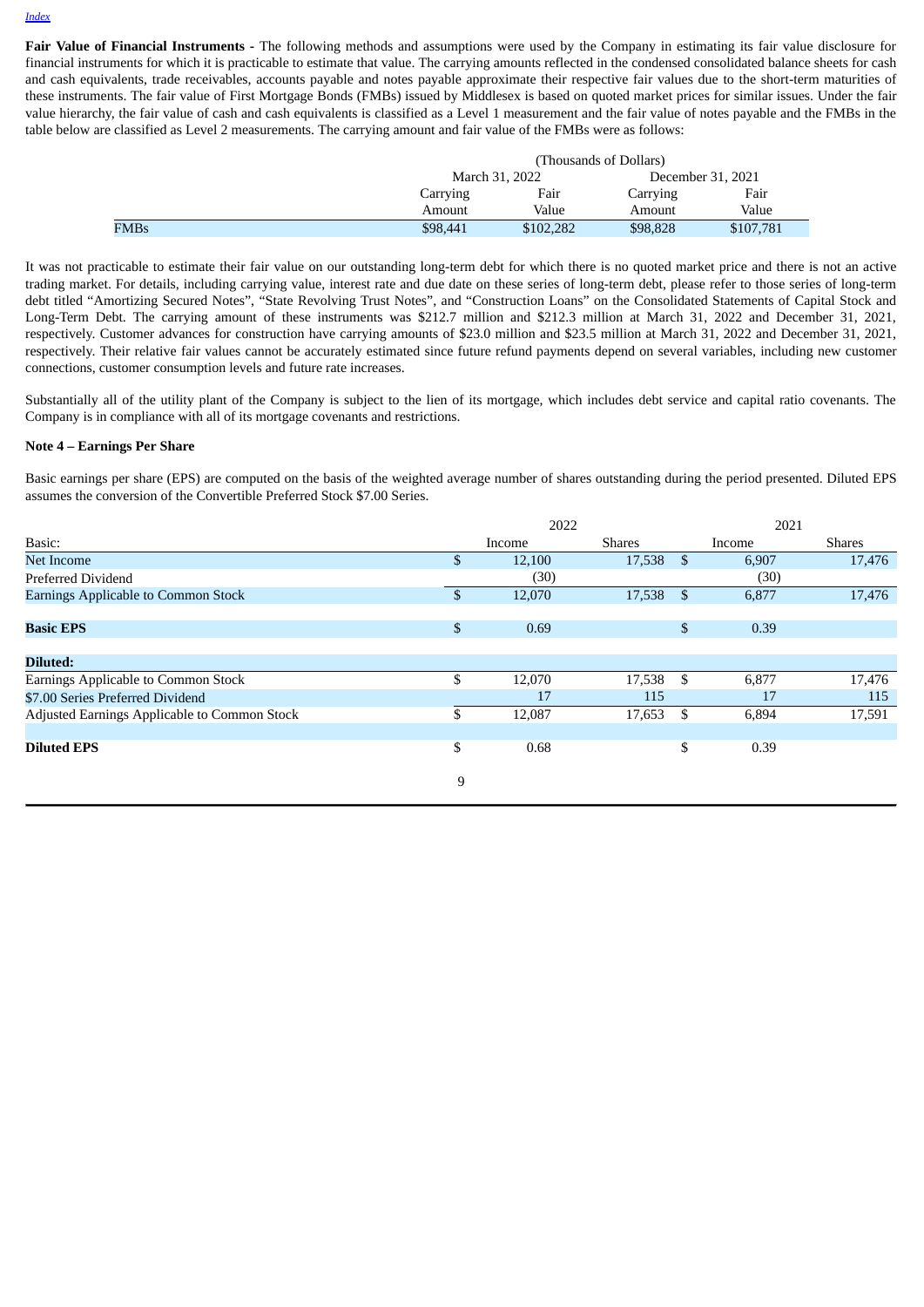### **Note 5 – Business Segment Data**

The Company has identified two reportable segments. One is the regulated business of collecting, treating and distributing water on a retail and wholesale basis to residential, commercial, industrial and fire protection customers in parts of New Jersey and Delaware. This segment also includes regulated wastewater systems in New Jersey and Delaware. The Company is subject to regulations as to its rates, services and other matters by New Jersey and Delaware with respect to utility services within these states. The other segment is primarily comprised of non-regulated contract services for the operation and maintenance of municipal and private water and wastewater systems in New Jersey and Delaware. Inter-segment transactions relating to operational costs are treated as pass-through expenses. Finance charges on inter-segment loan activities are based on interest rates that are below what would normally be charged by a third party lender.

|                                      | (In Thousands)           |                    |                |              |
|--------------------------------------|--------------------------|--------------------|----------------|--------------|
|                                      |                          | Three Months Ended |                |              |
|                                      |                          | March 31,          |                |              |
| <b>Operations by Segments:</b>       |                          | 2022               |                | 2021         |
| Revenues:                            |                          |                    |                |              |
| Regulated                            | \$                       | 33,325             | $\mathfrak{s}$ | 29,421       |
| Non - Regulated                      |                          | 3,009              |                | 3,257        |
| <b>Inter-segment Elimination</b>     |                          | (138)              |                | (137)        |
| <b>Consolidated Revenues</b>         | \$                       | 36,196             | \$             | 32,541       |
| Operating Income:                    |                          |                    |                |              |
| Regulated                            | $\mathbf{s}$             | 11,705             | \$             | 4,716        |
| Non - Regulated                      |                          | 818                |                | 918          |
| <b>Consolidated Operating Income</b> | $\mathbb{S}$             | 12,523             | \$             | 5,634        |
|                                      |                          |                    |                |              |
| Net Income:                          |                          |                    |                |              |
| Regulated                            | $\overline{\mathcal{S}}$ | 11,513             | \$             | 6,240        |
| $Non-Regulated$                      |                          | 587                |                | 667          |
| Consolidated Net Income              | \$                       | 12,100             | \$             | 6,907        |
| Capital Expenditures:                |                          |                    |                |              |
| Regulated                            | $\$$                     | 16,585             | \$             | 21,963       |
| Non - Regulated                      |                          | 46                 |                | 70           |
| <b>Total Capital Expenditures</b>    | $\overline{\$}$          | 16,631             | $\mathbb{S}$   | 22,033       |
|                                      |                          | As of              |                | As of        |
|                                      |                          | March 31,          |                | December 31, |
|                                      |                          | 2022               |                | 2021         |
| Assets:                              |                          |                    |                |              |
| Regulated                            | \$                       | 1,015,059          | \$             | 1,022,116    |
| Non - Regulated                      |                          | 8,378              |                | 7,811        |
| <b>Inter-segment Elimination</b>     |                          | (13, 853)          |                | (9, 912)     |
| <b>Consolidated Assets</b>           | $\mathbb{S}$             | 1,009,584          | \$             | 1,020,015    |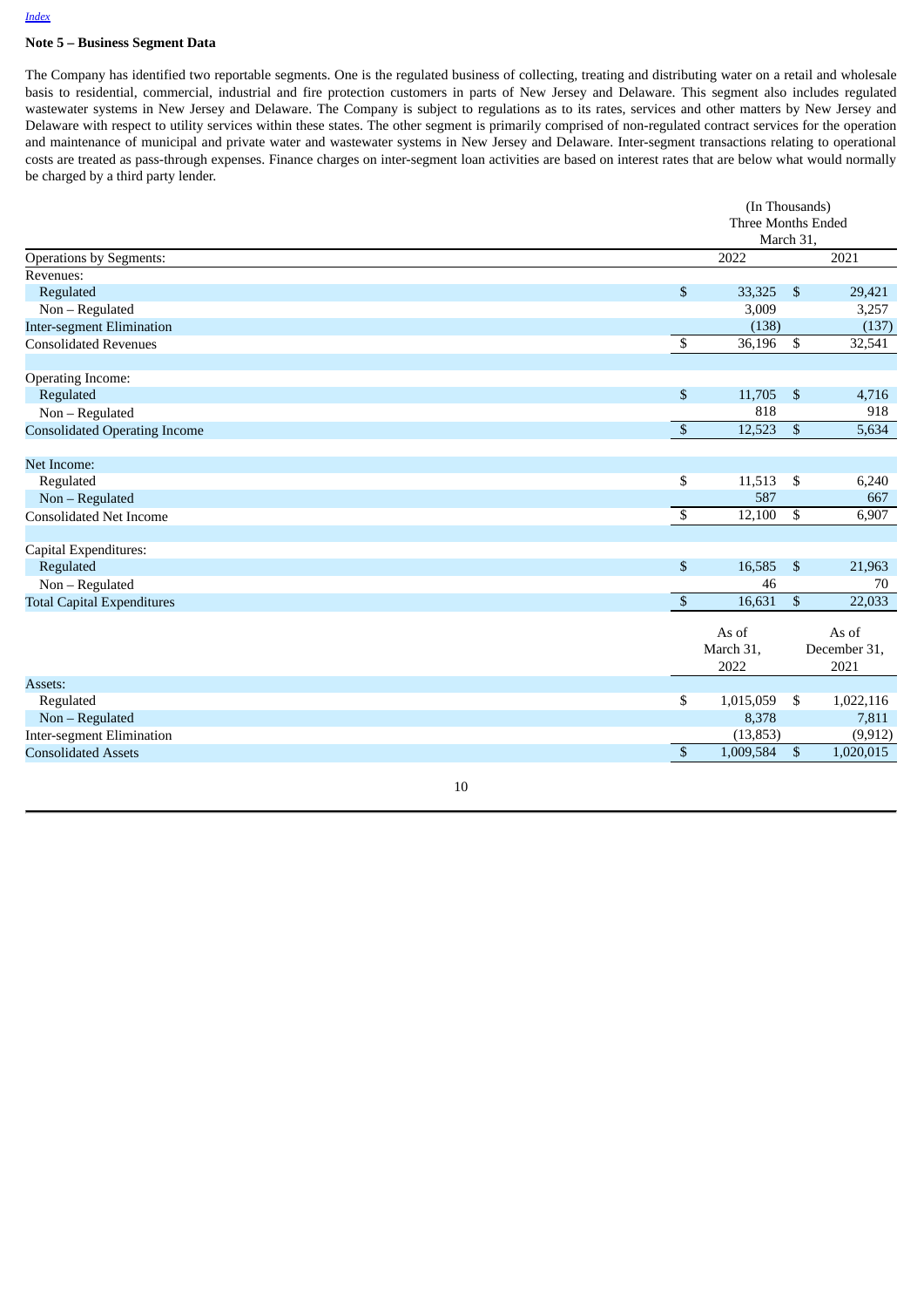## **Note 6 – Short-term Borrowings**

The Company maintains lines of credit aggregating \$140.0 million.

|                        |  | (Millions)  |  |           |  |         |             |                   |  |  |
|------------------------|--|-------------|--|-----------|--|---------|-------------|-------------------|--|--|
| As of March 31, 2022   |  |             |  |           |  |         |             |                   |  |  |
|                        |  | Outstanding |  | Available |  | Maximum | Credit Type | Renewal Date      |  |  |
| <b>Bank of America</b> |  | 74 T        |  | 60.0      |  | 60.0    | Uncommitted | January 26, 2023  |  |  |
| PNC Bank               |  | 15.0        |  | 53.0      |  | 68.0    | Committed   | January 31, 2024  |  |  |
| CoBank                 |  |             |  | 12.0      |  | 12.0    | Committed   | November 30, 2023 |  |  |
|                        |  | 15.0        |  | 125.0     |  | 140.0   |             |                   |  |  |

The interest rate for borrowings under the Bank of America and PNC Bank lines of credit is set using the Bloomberg Short-Term Bank Yield Index and adding a credit spread, which varies by financial institution. The interest rate for borrowings under the CoBank line of credit are set weekly using CoBank's internal cost of funds index that is similar to the Standard Overnight Financing Rate and adding a credit spread. There is no requirement for a compensating balance under any of the established lines of credit.

The weighted average interest rate on the outstanding borrowings at March 31, 2022 under these credit lines is 1.20%.

The weighted average daily amounts of outstanding borrowings under the Company's credit lines and the weighted average interest rates on those amounts were \$13.4 million and \$8.0 million at 1.12% and 1.12% for the three months ended March 31, 2022 and 2021, respectively.

The maturity dates for the \$15.0 million outstanding as of March 31, 2022 are in April 2022 and May 2022 and were or are expected to be extended at the discretion of the Company.

#### **Note 7 – Commitments and Contingent Liabilities**

**Water Supply -** Middlesex has an agreement with the New Jersey Water Supply Authority (NJWSA) for the purchase of untreated water through November 30, 2023, which provides for an average purchase of 27.0 million gallons a day (mgd). Pricing is set annually by the NJWSA through a public rate making process. The agreement has provisions for additional pricing in the event Middlesex overdrafts or exceeds certain monthly and annual thresholds.

Middlesex has an agreement with a non-affiliated regulated water utility for the purchase of treated water. This agreement, which expires February 27, 2026, provides for the minimum purchase of 3.0 mgd of treated water with provisions for additional purchases.

Tidewater contracts with the City of Dover, Delaware to purchase 15.0 million gallons of treated water annually.

Purchased water costs are shown below:

|                    | (In Thousands)<br>Three Months Ended |       |  |       |
|--------------------|--------------------------------------|-------|--|-------|
|                    |                                      |       |  |       |
|                    | March 31,                            |       |  |       |
|                    | 2022                                 |       |  | 2021  |
| Treated            | Φ                                    | 747   |  | 877   |
| Untreated          |                                      | 811   |  | 861   |
| <b>Total Costs</b> |                                      | 1.558 |  | 1,738 |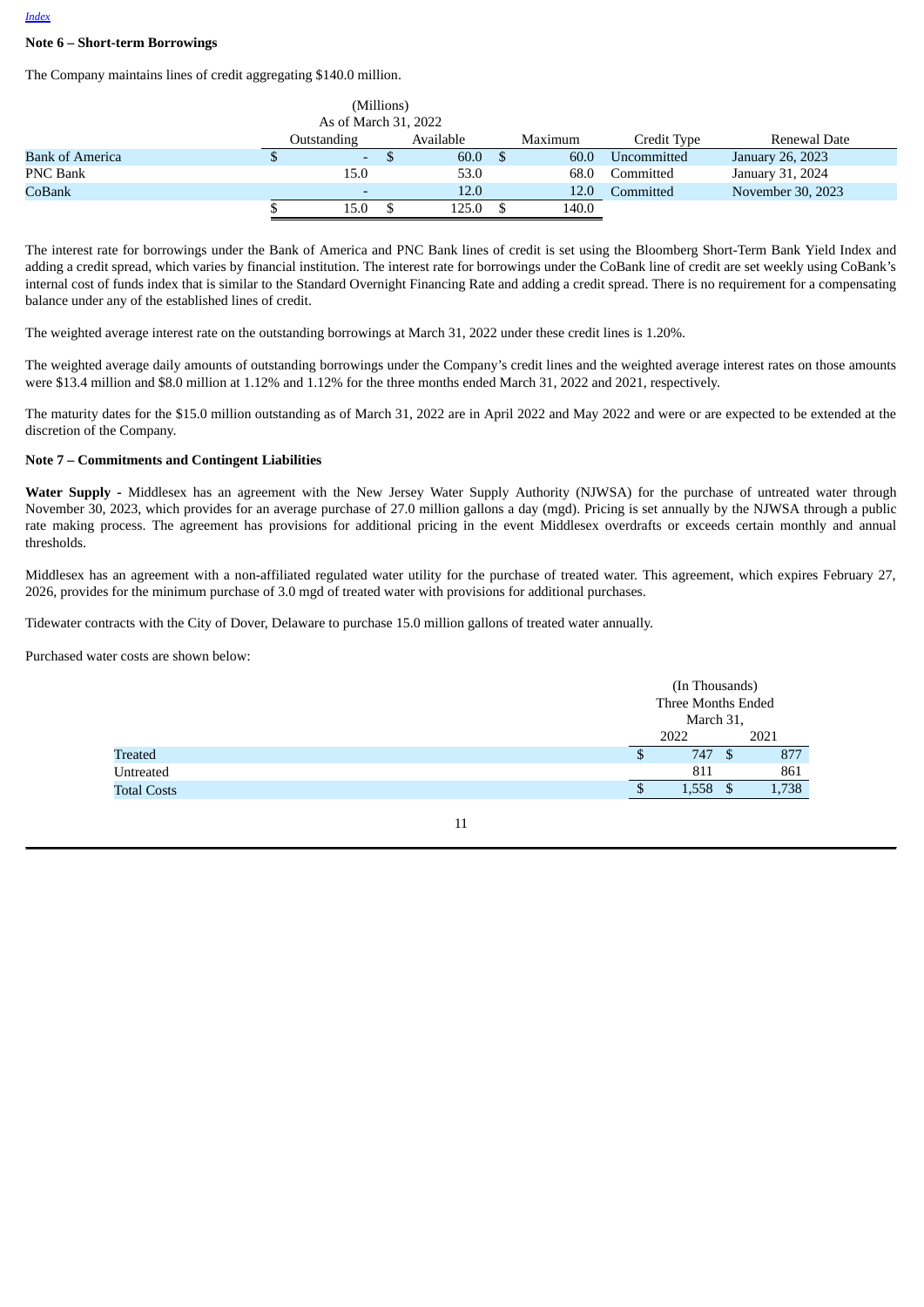**Guarantees -** As part of an agreement with the County of Monmouth, New Jersey (County), prior to 2020 Middlesex had served as guarantor of the performance of an unaffiliated wastewater treatment contractor and partner (Contractor), to operate a County-owned leachate pretreatment facility.

In November 2019, Middlesex was notified that the County terminated its Agreement with the Contractor. The Contractor had initiated legal action against the County that in part contests the County's exercise of this termination. The County filed a counter-claim against the Contractor's parent company and has brought Middlesex into the suit as a third-party defendant. Our ongoing monitoring of this litigation has led to the conclusion that we do not anticipate the ultimate outcome will have a material impact on the Company's results of operations or financial condition.

Leases - The Company determines if an arrangement is a lease at inception. Generally, a lease agreement exists if the Company determines that the arrangement gives the Company control over the use of an identified asset and obtains substantially all of the benefits from the identified asset.

The Company has entered into an operating lease of office space for administrative purposes, expiring in 2030. The Company has not entered into any finance leases. The exercise of a lease renewal option for the Company's administrative offices is solely at the discretion of the Company.

The right-of-use (ROU) asset recorded represents the Company's right to use an underlying asset for the lease term and lease liability represents the Company's obligation to make lease payments arising from the lease. Lease ROU assets and liabilities are recognized at commencement date based on the present value of lease payments over the lease term. The Company's operating lease does not provide an implicit discount rate and as such the Company used an estimated incremental borrowing rate (4.03%) based on the information available at commencement date in determining the present value of lease payments.

Given the impacts of accounting for regulated operations, and the resulting recognition of expense at the amounts recovered in customer rates, expenditures for operating leases are consistent with lease expense and were \$0.2 million for each of the three months ended March 31, 2022 and 2021, respectively.

Information related to operating lease ROU assets and lease liabilities is as follows:

|                                 | (In Millions)<br>As of |          |  |  |
|---------------------------------|------------------------|----------|--|--|
|                                 | March<br>December      |          |  |  |
|                                 | 31, 2022               | 31, 2021 |  |  |
| ROU Asset at Lease Inception    | $7.3 \text{ } $s$      | 7.3      |  |  |
| <b>Accumulated Amortization</b> | (3.0)                  | (2.8)    |  |  |
| Current ROU Asset               | 4.3                    | 4.5      |  |  |
|                                 |                        |          |  |  |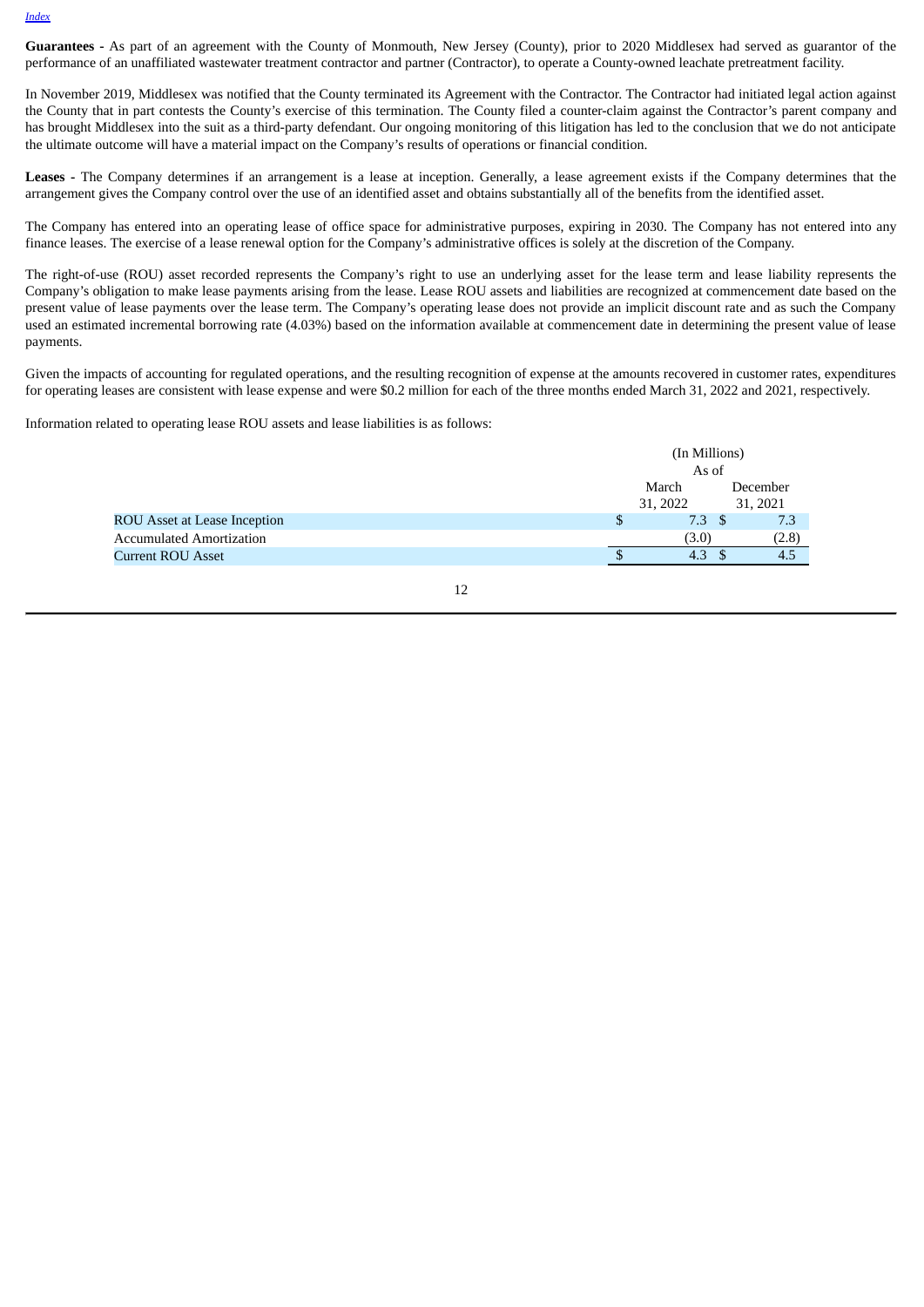The Company's future minimum operating lease commitments as of March 31, 2022 are as follows:

|                                        | (In Millions) |
|----------------------------------------|---------------|
| 2022                                   | \$<br>0.6     |
| 2023                                   | 0.8           |
| 2024                                   | 0.8           |
| 2025                                   | 0.8           |
| 2026                                   | 0.9           |
| Thereafter                             | 2.7           |
| <b>Total Lease Payments</b>            | \$<br>6.6     |
| <b>Imputed Interest</b>                | (1.7)         |
| Present Value of Lease Payments        | 4.9           |
| Less Current Portion*                  | (0.7)         |
| Non-Current Lease Liability            | \$<br>4.2     |
|                                        |               |
| *Included in Other Current Liabilities |               |

**Construction -** The Company has forecasted to spend approximately \$90 million for its construction program in 2022. The Company has entered into several construction contracts that, in the aggregate, obligate expenditure of an estimated \$39 million in the future. The actual amount and timing of capital expenditures is dependent on the need for replacement of existing infrastructure, customer growth, residential new home construction and sales, project scheduling, supply chain issues and continued refinement of project scope and costs and could be impacted if the effects of new variants of COVID-19 pandemic arise and continue for an extended period of time (for further discussion of the impact of COVID-19 on the Company, see *Note 1 - Coronavirus (COVID-19) Pandemic*). There is no assurance that projected customer growth and residential new home construction and sales will occur.

**PFOA Matter -** In November 2021, the Company was served with two PFOA-related class action lawsuits seeking restitution for medical, water replacement and other related costs and economic damages. These lawsuits are in the early stages of the legal process and their ultimate resolution cannot be predicted at this time. The Company's insurance provider has acknowledged coverage of potential liability resulting from these lawsuits (for further discussion of this matter, see *Note 1 - Regulatory Notice of Non-Compliance*).

**Contingencies -** Based on our operations in the heavily-regulated water and wastewater industries, the Company is routinely involved in disputes, claims, lawsuits and other regulatory and legal matters, including responsibility for fines and penalties related to regulatory compliance. At this time, Management does not believe the final resolution of any such matters, whether asserted or unasserted, will have a material adverse effect on the Company's financial position, results of operations or cash flows. In addition, the Company maintains business insurance coverage that may mitigate the effect of any current or future loss contingencies.

**Change in Control Agreements -** The Company has Change in Control Agreements with certain of its officers that provide compensation and benefits in the event of termination of employment in connection with a change in control of the Company.

### **Note 8 – Employee Benefit Plans**

**Pension Benefits** - The Company's Pension Plan covers all active employees hired prior to April 1, 2007. Employees hired after March 31, 2007 are not eligible to participate in this plan, but do participate in a defined contribution plan that provides for a potential annual contribution in an amount that is at the discretion of the Company, based upon a percentage of the participants' annual paid compensation. In order to be eligible for a contribution, the participant must be employed by the Company on December 31st of the year to which the contribution relates. For each of the three month periods ended March 31, 2022 and 2021, the Company did not make Pension Plan cash contributions. The Company expects to make Pension Plan cash contributions of approximately \$3.4 million over the remainder of the current year. The Company also maintains an unfunded supplemental retirement benefit plan for certain active and retired Company officers and currently pays \$0.4 million in annual benefits to the retired participants.

**Other Postretirement Benefits** *-* The Company's retirement plan other than pensions (Other Benefits Plan) covers substantially all of its current retired employees. Employees hired after March 31, 2007 are not eligible to participate in this plan. Coverage includes healthcare and life insurance. For the three month periods ended March 31, 2022 and 2021, the Company did not make Other Benefits Plan cash contributions. The Company expects to make additional Other Benefits Plan cash contributions of \$0.8 million over the remainder of the current year.

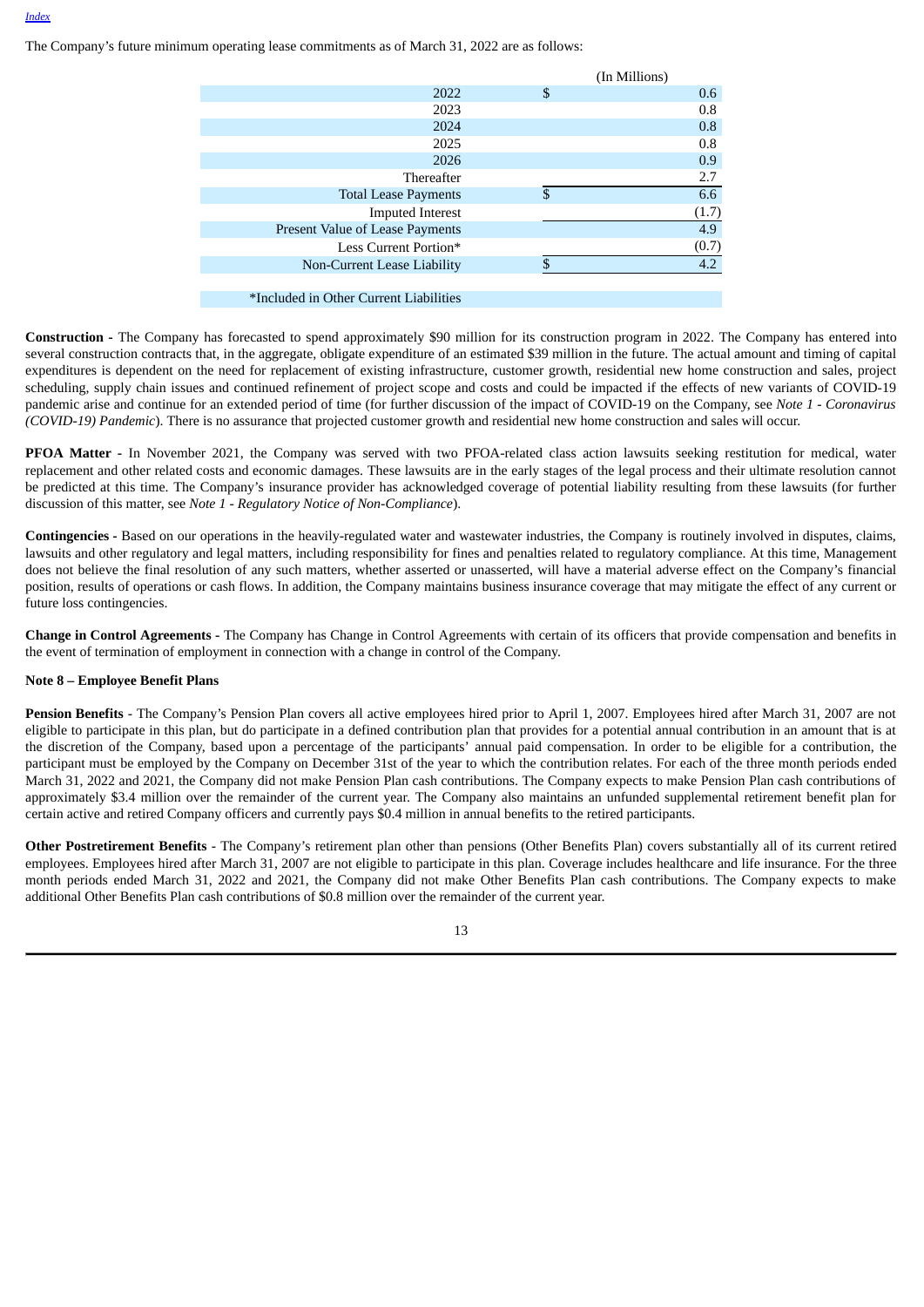The following table sets forth information relating to the Company's periodic cost (benefit) for its employee retirement benefit plans:

| (In Thousands)                                   |                              |  |         |      |       |  |       |
|--------------------------------------------------|------------------------------|--|---------|------|-------|--|-------|
| <b>Other Benefits</b><br><b>Pension Benefits</b> |                              |  |         |      |       |  |       |
|                                                  | Three Months Ended March 31, |  |         |      |       |  |       |
| 2022<br>2021<br>2022                             |                              |  |         |      |       |  | 2021  |
|                                                  |                              |  |         |      |       |  |       |
|                                                  |                              |  | 674     | - \$ |       |  | 229   |
|                                                  | 761                          |  | 677     |      | 331   |  | 309   |
|                                                  | (1,760)                      |  | (1,556) |      | (887) |  | (786) |
|                                                  | 418                          |  | 717     |      |       |  | 132   |
|                                                  | 10                           |  | 512     |      | (356) |  | (116) |
|                                                  |                              |  | 591S    |      |       |  | 200S  |

\*Service cost is included in Operations and Maintenance expense on the Condensed Consolidated Statements of Income; all other amounts are included in Other Income/Expense, net.

#### **Note 9 – Revenue Recognition from Contracts with Customers**

The Company's revenues are primarily generated from regulated tariff-based sales of water and wastewater services and non-regulated operation and maintenance contracts for services on water and wastewater systems owned by others.Revenue from contracts with customers is recognized when control of a promised good or service is transferred to customers at an amount that reflects the consideration to which the Company expects to be entitled in exchange for those goods and services.

The Company's regulated revenue from contracts with customers results from tariff-based sales from the provision of water and wastewater services to residential, industrial, commercial, fire-protection and wholesale customers. Residential customers are billed quarterly while most industrial, commercial, fire-protection and wholesale customers are billed monthly. Payments by customers are due between 15 to 30 days after the invoice date. Revenue is recognized as the water and wastewater services are delivered to customers as well as from accrual of unbilled revenues estimated from the last meter reading date to the end of the accounting period utilizing factors such as historical customer data, regional weather indicators and general economic conditions in the relevant service territories. Unearned Revenues and Advance Service Fees include fixed service charge billings in advance to Tidewater customers recognized as service is provided to the customer.

Non-regulated service contract revenues consist of base service fees as well as fees for additional billable services provided to customers. Fees are billed monthly and are due within 30 days after the invoice date. The Company considers the amounts billed to represent the value of these services provided to customers. These contracts expire at various times through June 2030 and contain remaining performance obligations for which the Company expects to recognize revenue in the future. These contracts also contain customary termination provisions.

Substantially all of the amounts included in operating revenues and accounts receivable are from contracts with customers. The Company records its allowance for doubtful accounts based on historical write-offs combined with an evaluation of current economic conditions within its service territories.

The Company's contracts do not contain any significant financing components.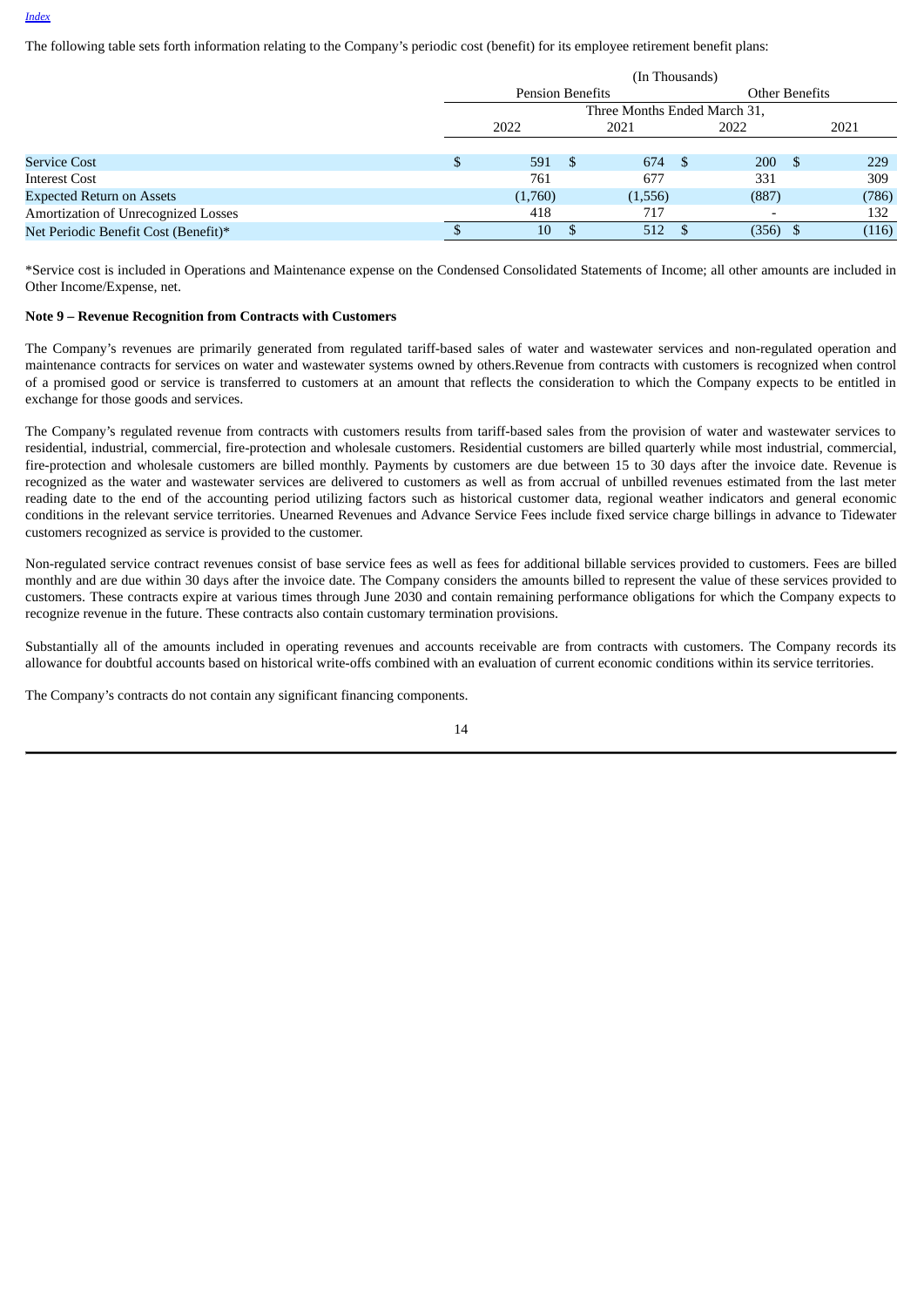The Company's operating revenues are comprised of the following:

|                                                    |   | (In Thousands)<br>Three Months Ended March 31, |     |        |  |
|----------------------------------------------------|---|------------------------------------------------|-----|--------|--|
|                                                    |   |                                                |     |        |  |
|                                                    |   | 2022                                           |     | 2021   |  |
| <b>Regulated Tariff Sales</b>                      |   |                                                |     |        |  |
| Residential                                        | S | 19,152                                         | -S  | 16,957 |  |
| Commercial                                         |   | 4,427                                          |     | 3,576  |  |
| Industrial                                         |   | 2,595                                          |     | 2,177  |  |
| <b>Fire Protection</b>                             |   | 3,120                                          |     | 3,104  |  |
| Wholesale                                          |   | 3,964                                          |     | 3,539  |  |
| <b>Non-Regulated Contract Operations</b>           |   | 2,900                                          |     | 3,151  |  |
| <b>Total Revenue from Contracts with Customers</b> |   | 36,158                                         | \$. | 32,504 |  |
| <b>Other Regulated Revenues</b>                    |   | 67                                             |     | 68     |  |
| Other Non-Regulated Revenues                       |   | 109                                            |     | 106    |  |
| <b>Inter-segment Elimination</b>                   |   | (138)                                          |     | (137)  |  |
| <b>Total Revenue</b>                               |   | 36,196                                         | \$. | 32,541 |  |
|                                                    |   |                                                |     |        |  |

### **Note 10 – Income Taxes**

The Company's federal income tax returns for the tax years 2014 through 2017 were selected for examination by the Internal Revenue Service (IRS), which included the tax year in which the Company had adopted the final IRS tangible property regulations and changed its accounting method for the tax treatment of expenditures that qualified as deductible repairs. As a result of the audit examination, the Company agreed to certain modifications of its accounting method for expenditures that qualify as deductible repairs. In 2019, the Company paid \$2.7 million in income taxes and \$0.1 million in interest in connection with the conclusion of the 2014 through 2017 federal income tax return audits. As of March 31, 2022, the Company's income tax reserve provision and interest expense liability are \$0.5 million and \$0.2 million, respectively.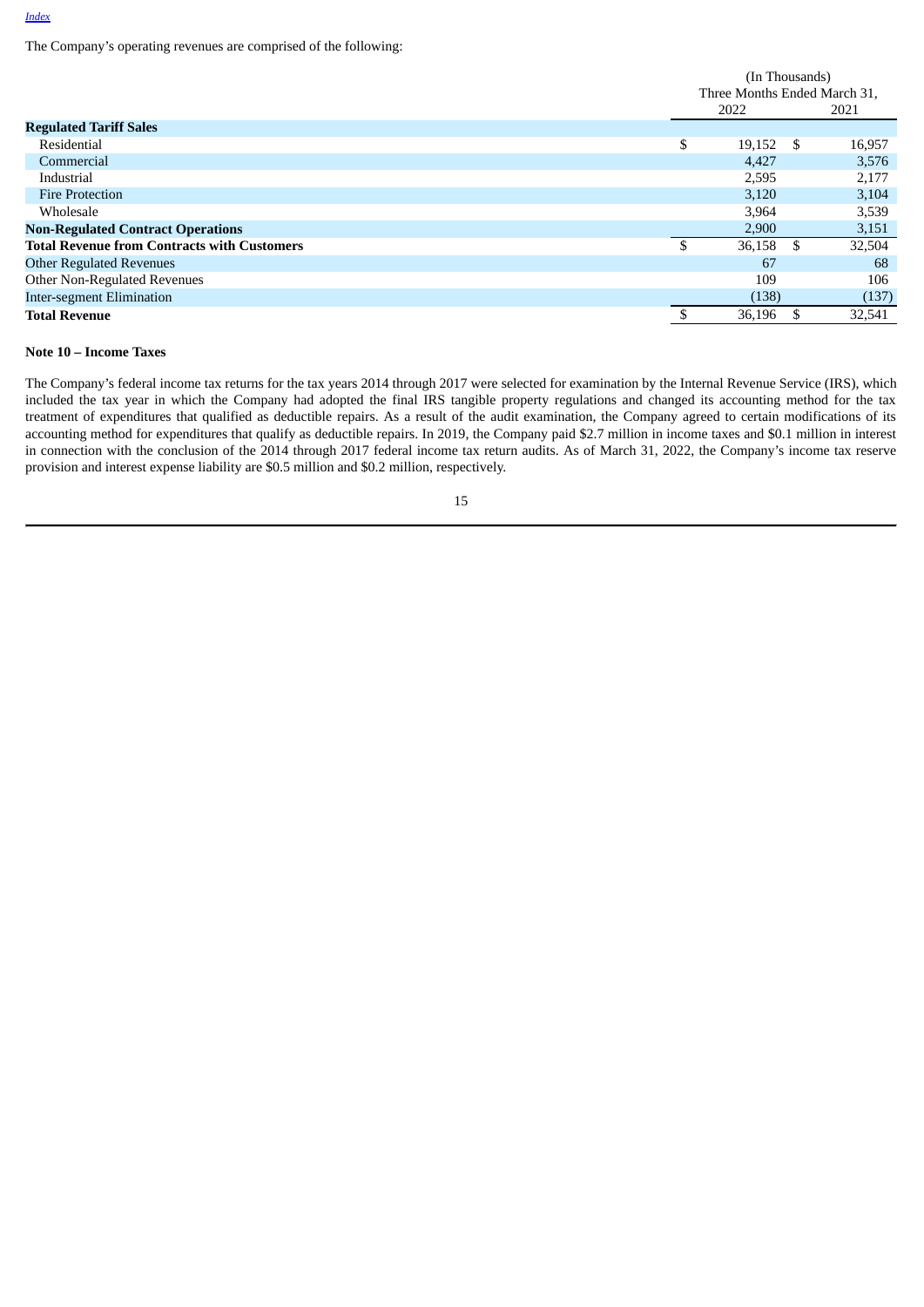### <span id="page-17-0"></span>**Item 2. Management's Discussion and Analysis of Financial Condition and Results of Operations**

The following discussion and analysis should be read in conjunction with the unaudited condensed consolidated financial statements of Middlesex Water Company (Middlesex or the Company) included elsewhere herein and with the Company's Annual Report on Form 10-K for the fiscal year ended December 31, 2021.

## **Forward-Looking Statements**

Certain statements contained in this periodic report and in the documents incorporated by reference constitute "forward-looking statements" within the meaning of Section 21E of the Securities Exchange Act of 1934 and Section 27A of the Securities Act of 1933. The Company intends that these statements be covered by the safe harbors created under those laws. They include, but are not limited to statements as to:

- expected financial condition, performance, prospects and earnings of the Company;
- strategic plans for growth;
- the amount and timing of rate increases and other regulatory matters, including the recovery of certain costs recorded as regulatory assets;
- the Company's expected liquidity needs during the upcoming fiscal year and beyond and the sources and availability of funds to meet its liquidity needs;
- expected customer rates, consumption volumes, service fees, revenues, margins, expenses and operating results;
- financial projections;
- the expected amount of cash contributions to fund the Company's retirement benefit plans, anticipated discount rates and rates of return on plan assets;
- the ability of the Company to pay dividends;
- the Company's compliance with environmental laws and regulations and estimations of the materiality of any related costs;
- the safety and reliability of the Company's equipment, facilities and operations;
- the Company's plans to renew municipal franchises and consents in the territories it serves;
- trends; and
- the availability and quality of our water supply.

These forward-looking statements are subject to risks, uncertainties and other factors that could cause actual results to differ materially from future results expressed or implied by the forward-looking statements. Important factors that could cause actual results to differ materially from anticipated results and outcomes include, but are not limited to:

- effects of general economic conditions;
- increases in competition for growth in non-franchised markets to be potentially served by the Company;
- ability of the Company to adequately control selected operating expenses which are necessary to maintain safe and proper utility services, and which may be beyond the Company's control;
- availability of adequate supplies of water;
- actions taken by government regulators, including decisions on rate increase requests;
- new or modified water quality standards and compliance with related regulatory requirements;
- weather variations and other natural phenomena impacting utility operations;
- financial and operating risks associated with acquisitions and, or privatizations;
- acts of war or terrorism;
- cyber attacks;
- changes in the pace of housing development;
- availability and cost of capital resources;
- timely availability of materials and supplies for operations and critical infrastructure projects;
- impact of the Novel Coronavirus (COVID-19) pandemic; and
- other factors discussed elsewhere in this quarterly report.

Many of these factors are beyond the Company's ability to control or predict. Given these uncertainties, readers are cautioned not to place undue reliance on any forward-looking statements, which only speak to the Company's understanding as of the date of this report. The Company does not undertake any obligation to release publicly any revisions to these forward-looking statements to reflect events or circumstances after the date of this report or to reflect the occurrence of unanticipated events, except as may be required under applicable securities laws.

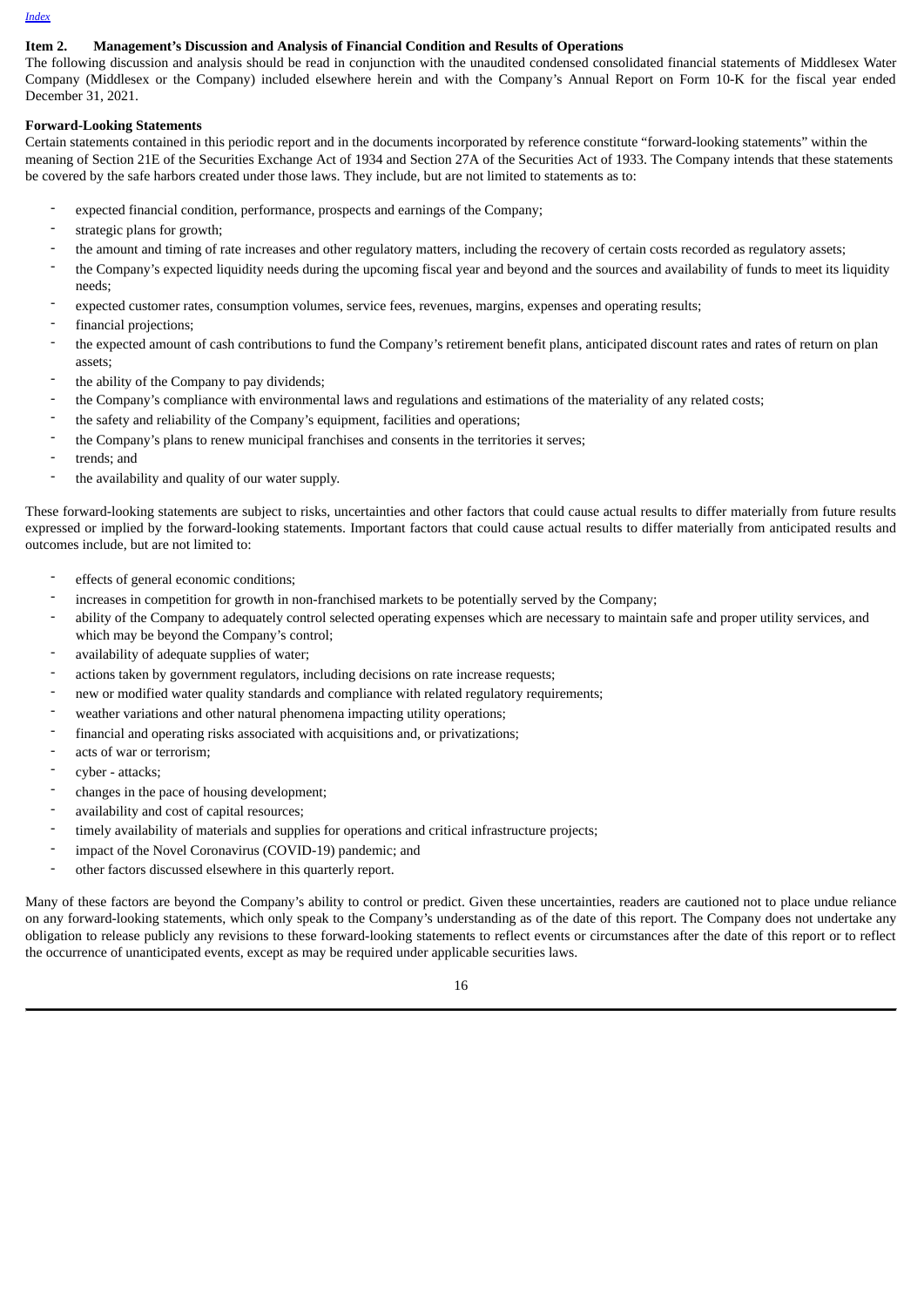For an additional discussion of factors that may affect the Company's business and results of operations, see Item 1A. - Risk Factors in the Company's Annual Report on Form 10-K for the fiscal year ended December 31, 2021.

#### **Overview**

Middlesex Water Company (Middlesex or the Company) has operated as a water utility in New Jersey since 1897 and in Delaware through our whollyowned subsidiary, Tidewater Utilities, Inc. (Tidewater), since 1992. We are in the business of collecting, treating and distributing water for domestic, commercial, municipal, industrial and fire protection purposes. We operate water and wastewater systems under contract for governmental entities and private entities primarily in New Jersey and Delaware and also provide regulated wastewater services in New Jersey. We are regulated by state public utility commissions as to rates charged to customers for water and wastewater services, as to the quality of water and wastewater services we provide and as to certain other matters in the states in which our regulated subsidiaries operate. Only our Utility Service Affiliates, Inc. (USA), Utility Service Affiliates (Perth Amboy), Inc. (USA-PA) and White Marsh Environmental Services, Inc. (White Marsh) subsidiaries are not regulated public utilities as related to rates and services quality. All municipal or commercial entities whose utility operations are managed by these entities however, are subject to environmental regulation at the federal and state levels.

Our principal New Jersey water utility system (the Middlesex System) provides water services to approximately 61,000 retail customers, primarily in central New Jersey. The Middlesex System also provides water sales under contract to municipalities in central New Jersey with a total population of over 0.2 million. Our Bayview system provides water services in Downe Township, New Jersey. Our other New Jersey subsidiaries, Pinelands Water Company and Pinelands Wastewater Company, provide water and wastewater services to approximately 2,500 customers in Southampton Township, New Jersey.

Our Delaware subsidiaries, Tidewater and Southern Shores Water Company, LLC, provide water services to approximately 55,000 retail customers in New Castle, Kent and Sussex Counties, Delaware. Tidewater's subsidiary, White Marsh, services approximately 4,500 customers in Kent and Sussex Counties through various operations and maintenance contracts.

USA-PA operates the water and wastewater systems for the City of Perth Amboy, New Jersey (Perth Amboy) under a 10-year operations and maintenance contract expiring in 2028. In addition to performing day-to day operations, USA-PA is also responsible for emergency response and management of capital projects funded by Perth Amboy.

USA operates the Borough of Avalon, New Jersey's (Avalon) water utility, sewer utility and storm water system under a 10-year operations and maintenance contract expiring in June 2022. USA participated in the public proposal process for the Borough's procurement of a new contract and a decision on this proposal is expected in the second quarter of 2022. In addition to performing day-to-day service operations, USA is responsible for billing, collections, customer service, emergency response and management of capital projects funded by Avalon. USA operates the Borough of Highland Park, New Jersey's water and wastewater systems under a 10-year operations and maintenance contract expiring in June 2030. Under a marketing agreement with HomeServe USA Corp. (HomeServe) expiring in 2031, USA offers residential customers in New Jersey and Delaware water and wastewater related services and home maintenance programs. HomeServe is a leading national provider of such home maintenance service programs. USA receives a service fee for the billing, cash collection and other administrative functions associated with HomeServe's service contracts.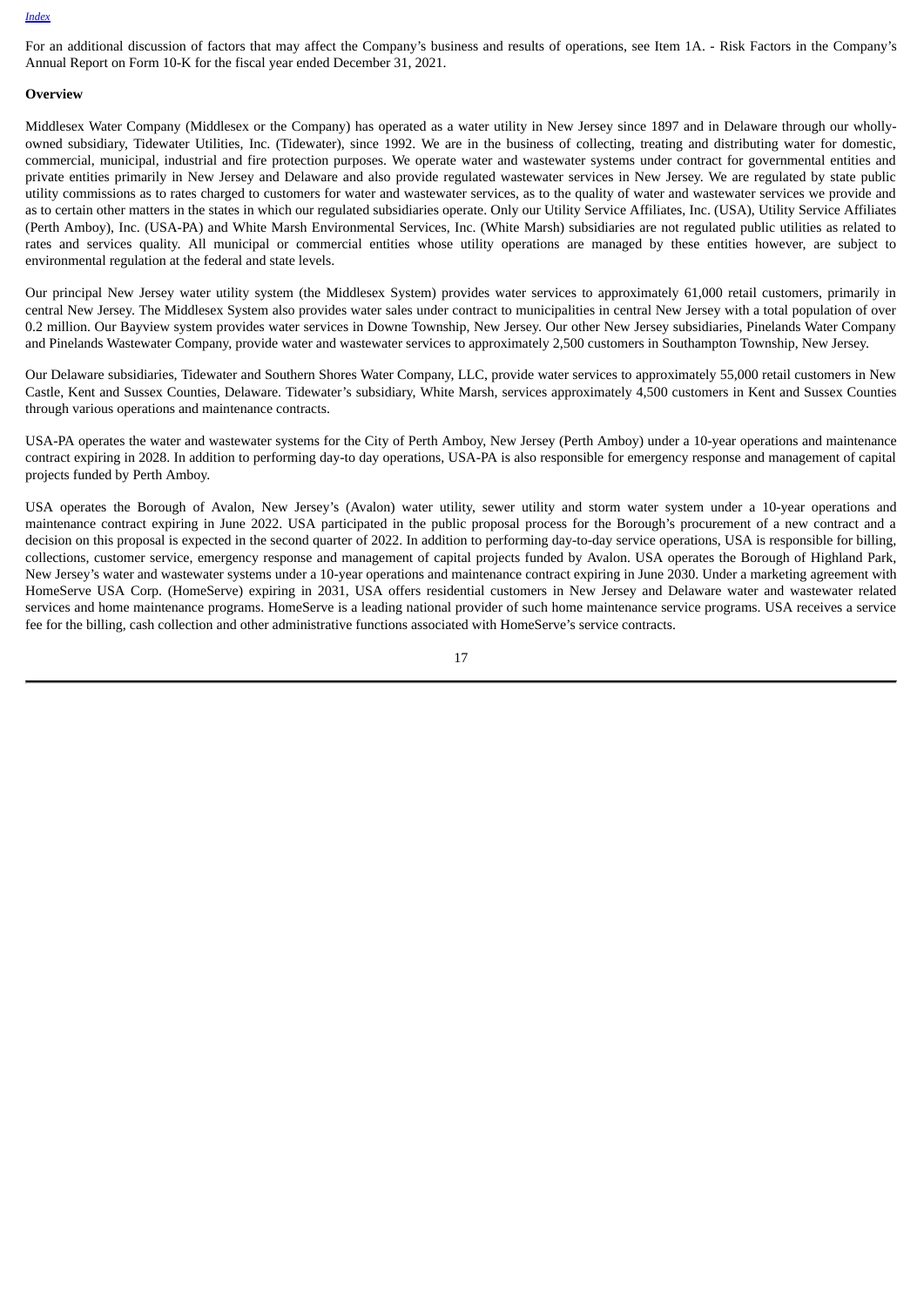## **Recent Developments**

**Capital Construction Program -** The Company's multi-year capital construction program encompasses numerous projects designed to upgrade and replace utility infrastructure as well as enhance the integrity and reliability of assets to maintain and improve service for the current and future generations of water and wastewater customers. The Company plans to invest approximately \$90 million in 2022 in connection with projects that include, but are not limited to:

- Construction of <sup>a</sup> facility to provide an enhanced treatment process at the Company's largest New Jersey wellfield in South Plainfield to comply with new state water quality regulations relative to poly- and perfluoroalkyl substances, collectively referred to as PFAS, and integrate surge protection to mitigate spikes in water pressures along with enhancements to corrosion control and disinfection processes;
- Replacement of approximately six miles of water mains including full main and service line replacements, meter pit installations and fire hydrant replacements in the Township of Woodbridge, New Jersey;
- Upgrade of our Work and Asset Management Information Technology System;
- Construction of two elevated water storage tanks in our Tidewater service territory; and
- Various other water main replacements and improvements.

**Regulatory Notice of Non-Compliance–** In September 2021, the New Jersey Department of Environmental Protection (NJDEP) issued a Notice of Non-Compliance (Notice) to Middlesex based on self-reporting by Middlesex that the level of Perfluorooctanoic Acid (PFOA) in water treated at its Park Avenue Wellfield Treatment Plant in South Plainfield, New Jersey exceeded a recently promulgated NJDEP standard effective in 2021. Neither the NJDEP nor Middlesex has characterized this exceedance as an acute health threat. However, Middlesex was required to notify its affected customers and complied in November 2021 as required by the regulation. Further, the Notice required the Company to take any action necessary to comply with the new standard by September 7, 2022.

The NJDEP standard for PFOA was developed based on a Health-based Maximum Contaminant Level (MCL) of 14 parts per trillion (ppt). Although the United States Environmental Protection Agency (USEPA) has not yet implemented a regulation relative to PFOA, the water distributed from the Park Avenue Wellfield Treatment Plant does meet the USEPA's current health advisory level of 70 ppt and would meet the NJDEP's pre-2021 standard guidance level of 40 ppt, which was not a regulation. Construction of an enhanced treatment process at the Park Avenue Wellfield Treatment Plant to comply with an anticipated NJDEP standard, at a level which was unknown at that time, had already begun prior to the regulation being enacted. Since completion is not expected until mid-2023, in December 2021, the Company implemented an interim solution to meet the Notice requirements. The Park Avenue Wellfield Treatment Plant was taken off-line and alternate sources of supply have been obtained. The Company is in the process of implementing an acceleration of a portion of the Park Avenue Wellfield treatment upgrades in order to meet anticipated increases in the historical higher water demand periods during the summer months. This is also intended to result in compliance with the requirements of the Notice.

In November 2021, the Company was served with two PFOA-related class action lawsuits seeking restitution for medical, water replacement and other claimed related costs. These lawsuits are in the early stages of the legal process and their ultimate resolution cannot be predicted at this time. The Company's insurance provider has acknowledged coverage of potential liability which may result from these lawsuits.

In January 2022, the Company filed a petition with the New Jersey Board of Public Utilities (NJBPU) seeking to establish a regulatory asset and deferred accounting treatment until its next base rate setting proceeding for all costs associated with the interim solution to comply with the Notice.

While the Company believes monetary penalties are unlikely, the issuance of the Notice does not preclude the State of New Jersey, or any of its agencies, from initiating formal administrative and/or judicial enforcement action, including assessment of penalties of up to \$25,000 per day per offense if the Company is not in compliance with the requirements of the Notice by September 7, 2022.

**Rate and Regulatory Matters -** In December 2021, Middlesex's petition to the NJBPU seeking permission to increase its base water rates was concluded, based on a negotiated settlement, resulting in an expected increase in annual operating revenues of \$27.7 million. The approved tariff rates were designed to recover increased operating costs as well as a return on invested capital of \$513.5 million, based on an authorized return on common equity of 9.6%. The increase is being implemented in two phases with \$20.7 million of the increase effective January 1, 2022 and the remaining \$7.0 million effective January 1, 2023. As part of the negotiated settlement, the Purchased Water Adjustment Clause (PWAC), which is a rate mechanism that allows for recovery of increased purchased water costs between base rate case filings, was reset to zero.

In March 2022, Middlesex filed a petition with the NJBPU seeking approval to set its PWAC tariff rate to recover additional costs of \$3.7 million for the purchase of treated water from a non-affiliated regulated water utility regulated by the NJBPU. We cannot predict whether the NJBPU will ultimately approve, deny or reduce the amount of our request.

**Sale of Subsidiary** - In January 2022, Middlesex closed on the Delaware Public Service Commission (DEPSC) approved sale of 100% of the common stock of its subsidiary Tidewater Environmental Services, Inc. (TESI) to Artesian Wastewater Management, Inc. for \$6.4 million in cash and other consideration, resulting in a \$5.2 million pre-tax gain. The Company will continue to own and operate its non-regulated water and wastewater contract operations business in Delaware.

**COVID-19** – On April 13, 2022, the United States Secretary of Health and Human Services renewed the determination that a nationwide health emergency exists as a result of the COVID-19 Pandemic. While the Company's operations and capital construction program have not been materially disrupted to date from the pandemic, the COVID-19 impact on economic conditions nationally continues to be uncertain and could affect the Company's results of operations, financial condition and liquidity in the future. In New Jersey, the declared COVID-19 State of Emergency ended on March 7, 2022. In Delaware, the declared COVID-19 State of Emergency Order ended in July 2021.

The NJBPU and the DEPSC have approved the tracking of COVID-19 related incremental costs for potential recovery in customer rates in future rate proceedings. Neither jurisdiction has established a timetable or definitive formal procedures for seeking cost recovery. Since March 2020, the Company has increased its allowance for doubtful accounts for expected increases in accounts receivable write-offs due to the financial impact of COVID-19 on customers. Since the ultimate rate treatment to be determined by the NJBPU regarding incremental costs related to Covid-19 is not definitively known at this time, the Company has not deferred any such costs. We will continue to monitor the effects of COVID-19 and evaluate its impact on the Company's results of operations, financial condition and liquidity.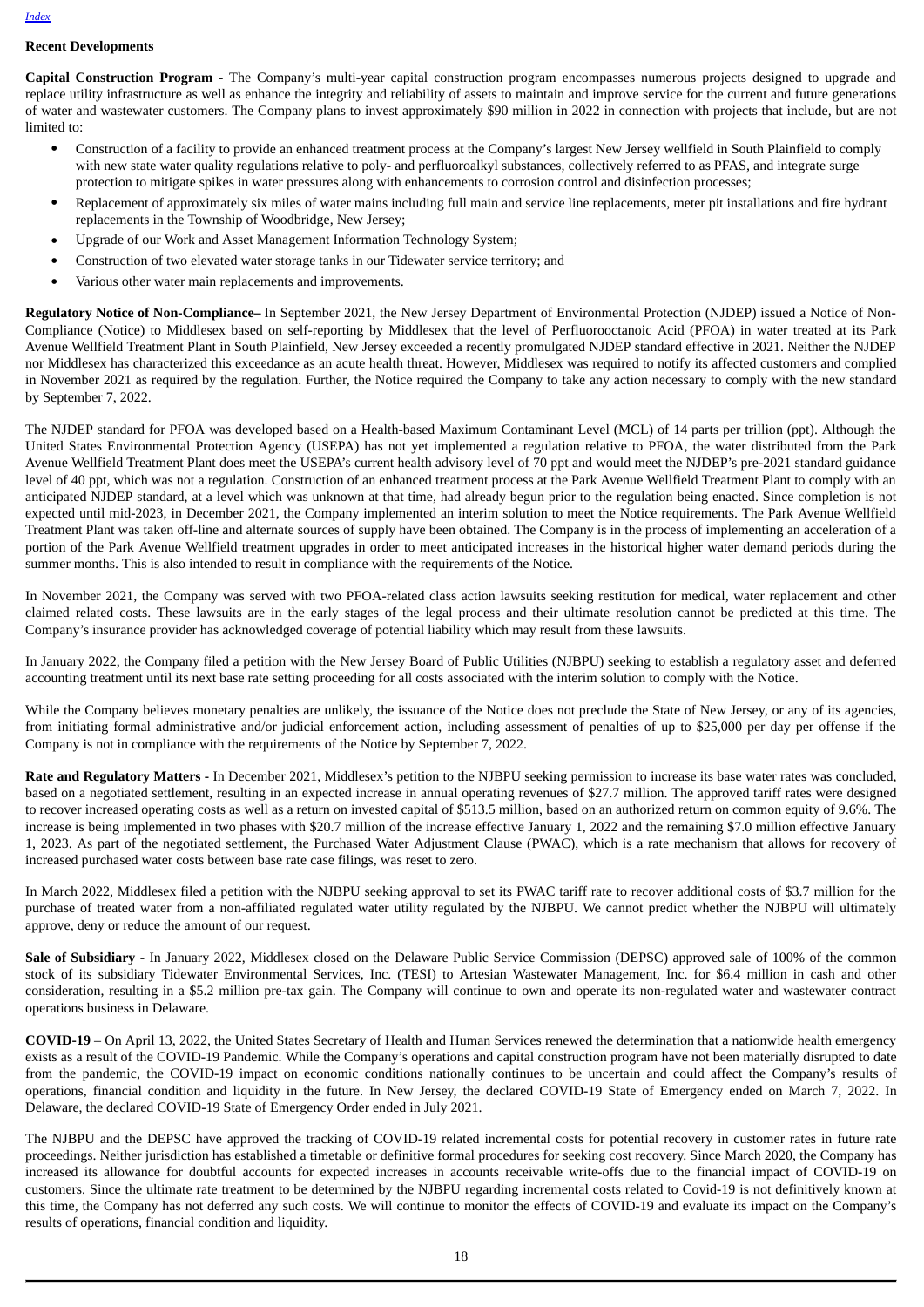## **Outlook**

Our ability to increase operating income and net income is based significantly on four factors: weather, adequate and timely rate relief, effective cost management and customer growth. These factors are evident in comparison discussions in the Results of Operations section below. Unfavorable weather patterns may occur at any time, which can result in lower customer demand for water. Our investments in system infrastructure continue to grow significantly and our operating costs are anticipated to increase in 2022 in a variety of categories. These factors, among others, may require the need to file requests during 2022 for increases in customer rates.

An additional factor that we continue to actively monitor is the impact of new variants of COVID-19 on the general economy, our suppliers and our workforce (for further discussion of the impact of COVID-19 on the Company, see *Recent Developments, COVID-19* above).

Overall, organic residential customer growth for our Tidewater system is expected to be above historical averages. However, builders and developers are experiencing longer home sales closing cycles due to supply chain issues.

The Company has projected to spend approximately \$229 million for the 2022-2024 capital investment program, including approximately \$39 million for PFAS-related treatment upgrades in the Middlesex System, \$33 million on the RENEW Program, which is our ongoing initiative to replace water mains in the Middlesex System, \$13 million for construction of elevated storage tanks in our Tidewater and Middlesex Systems and \$10 million for the rehabilitation and other improvements associated with Middlesex's main field operations and inventory facilities.

Our strategy for profitable growth is focused on the following key areas:

A non-controllable factor that may affect our outlook in 2021 is the pace at which remediation of the COVID-19 pandemic continues to occur, and the related impact on the regional and national economic recoveries. In addition, the New Jersey SEO moratorium on customer service terminations remains in effect, currently through June 30, 2021. For further discussion of the impact of COVID-19 on the Company, see *Recent Developments, COVID-19* above.

Organic residential customer growth for our Tidewater system is expected to continue at the 5% pace achieved in 2020, delaying any foreseeable need to seek an increase in customer base rates in 2021.

Our strategy for profitable growth is focused on the following key areas:

- Invest in projects, products and services that complement our core water and wastewater competencies;
- Timely and adequate recovery of infrastructure investments and other costs to maintain service quality;
- Prudent acquisitions of investor and municipally-owned water and wastewater utilities; and
- Operation of municipal and industrial water and wastewater systems on <sup>a</sup> contract basis which meet our risk profile.

#### **Operating Results by Segment**

The discussion of the Company's operating results is on a consolidated basis and includes significant factors by subsidiary. The Company has two operating segments, Regulated and Non-Regulated. The operations of the Regulated segment are subject to regulations promulgated by state public utility commissions as to rates and level of service. Rates and level of service in the Non-Regulated segment are subject to the terms of individually-negotiated and executed contracts with municipal, industrial and other clients. Both segments are subject to federal and state environmental, water and wastewater quality and other associated legal and regulatory requirements.

The segments in the tables included below consist of the following companies: Regulated-Middlesex, Tidewater, Pinelands, Southern Shores and TESI; Non-Regulated-USA, USA-PA, and White Marsh.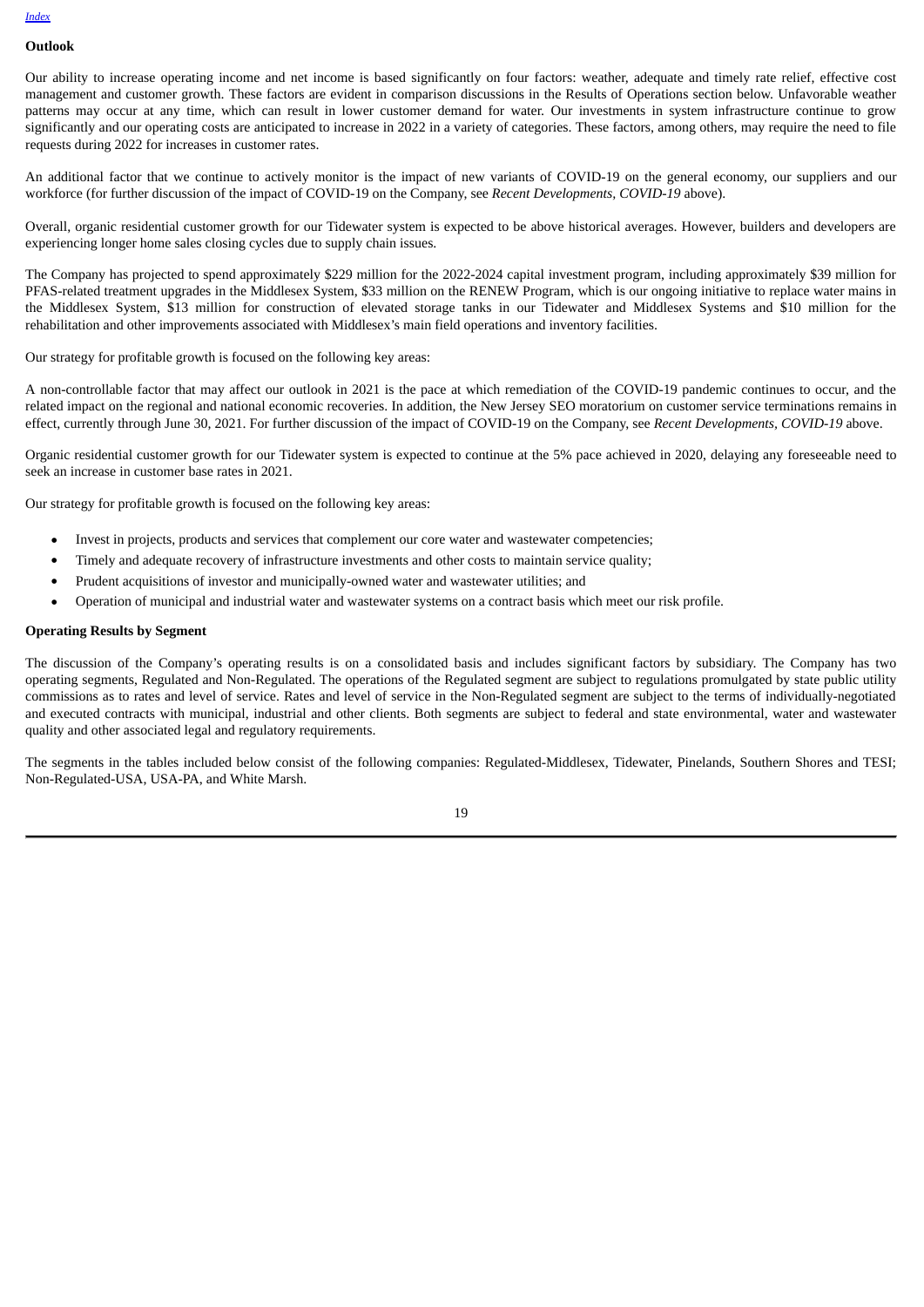## **Results of Operations – Three Months Ended March 31, 2022**

|                                     | (In Thousands)                  |    |                          |    |           |           |                          |       |       |     |        |  |
|-------------------------------------|---------------------------------|----|--------------------------|----|-----------|-----------|--------------------------|-------|-------|-----|--------|--|
|                                     | Three Months Ended March 31,    |    |                          |    |           |           |                          |       |       |     |        |  |
|                                     |                                 |    | 2022                     |    |           |           | 2021                     |       |       |     |        |  |
|                                     |                                 |    | Non-                     |    |           |           | Non-                     |       |       |     |        |  |
|                                     | Regulated<br>Regulated<br>Total |    |                          |    | Regulated | Regulated |                          | Total |       |     |        |  |
| <b>Revenues</b>                     | 33,296                          | \$ | 2,900                    | \$ | 36,196    |           | 29,390                   | \$    | 3,151 | \$. | 32,541 |  |
| Operations and maintenance expenses | 17,179                          |    | 1,960                    |    | 19,139    |           | 16,249                   |       | 2,107 |     | 18,356 |  |
| Depreciation expense                | 5,563                           |    | 59                       |    | 5,622     |           | 4,774                    |       | 58    |     | 4,832  |  |
| Other taxes                         | 4,081                           |    | 63                       |    | 4,144     |           | 3,651                    |       | 68    |     | 3,719  |  |
| Gain on Sale Of Subsidiary          | 5,232                           |    | $\overline{\phantom{a}}$ |    | 5,232     |           | $\overline{\phantom{0}}$ |       |       |     |        |  |
| <b>Operating income</b>             | 11,705                          |    | 818                      |    | 12,523    |           | 4,716                    |       | 918   |     | 5,634  |  |
|                                     |                                 |    |                          |    |           |           |                          |       |       |     |        |  |
| Other income, net                   | 1,702                           |    | 54                       |    | 1,756     |           | 1,979                    |       | 59    |     | 2,038  |  |
| Interest expense                    | 1,850                           |    | $\overline{\phantom{a}}$ |    | 1,850     |           | 1,738                    |       |       |     | 1,738  |  |
| Income taxes                        | 44                              |    | 285                      |    | 329       |           | (1,283)                  |       | 310   |     | (973)  |  |
| <b>Net income</b>                   | 11,513                          | \$ | 587                      |    | 12,100    |           | 6,240                    | \$    | 667   |     | 6,907  |  |

### *Operating Revenues*

Operating revenues for the three months ended March 31, 2022 increased \$3.7 million from the same period in 2021 due to the following factors:

- Middlesex System revenues increased \$3.8 million due primarily to its approved base rate increase effective January 1, 2022;
- Tidewater System revenues increased \$0.7 million due to additional customers and <sup>a</sup> one-time customer credit refund issued in the first quarter of 2021, which were partially offset by lower customer demand and lower new customer connection fees;
- The sale of our regulated Delaware wastewater subsidiary in January <sup>2022</sup> reduced revenues by \$0.6 million; and
- Non-regulated revenues decreased \$0.2 million due to decreased supplemental services provided under operating contracts.

## *Operation and Maintenance Expense*

Operation and maintenance expenses for the three months ended March 31, 2022 increased \$0.8 million from the same period in 2021 due to the following factors:

- Higher weather-related main break activity in our Middlesex system during the winter months resulted in \$0.3 million of additional non-labor costs;
- Labor costs increased \$0.3 million due to higher overtime for Middlesex system main breaks and wage increases;
- Water treatment costs increased \$0.3 million due to weather-driven changes in water quality;
- Employee benefit expenses decreased \$0.4 million primarily due to lower actuarially-determined retirement benefit plans service expense; and
- All other operation and maintenance expense categories increased \$0.3 million.

#### *Depreciation*

Depreciation expense for the three months ended March 31, 2022 increased \$0.8 million from the same period in 2021 due to a higher level of utility plant in service.

## *Other Taxes*

Other taxes for the three months ended March 31, 2022 increased \$0.4 million from the same period in 2021 primarily due to higher revenue related taxes on increased revenues in our Middlesex system.

## *Gain on Sale of Subsidiary*

Middlesex recognized a \$5.2 million gain on the sale of its regulated Delaware wastewater subsidiary in January 2022 (for further discussion on the sales transaction, see *Recent Developments, Sale of Subsidiary* above).

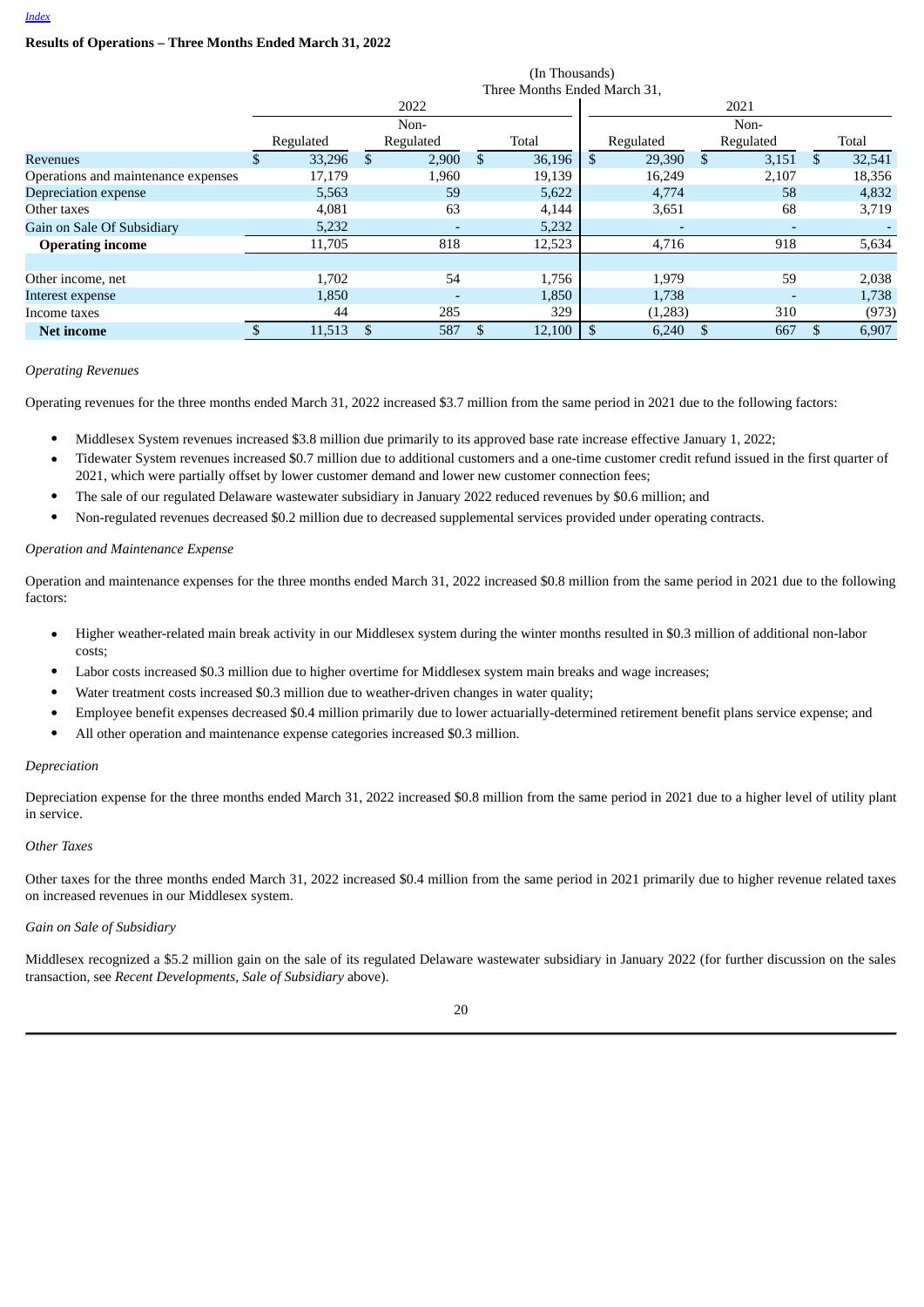## *Other Income, net*

Other Income, net for the three months ended March 31, 2022 decreased \$0.3 million from the same period in 2021 primarily attributable to \$0.9 million of lower Allowance for Funds Used During Construction due to a lower number of construction projects, partially offset by \$0.6 million of higher actuariallydetermined retirement benefit plans non-service benefit.

#### *Interest Charges*

Interest charges for the three months ended March 31, 2022 increased \$0.1 million from the same period in 2021 due to higher average short-term and long-term debt outstanding in 2022 as compared to 2021.

#### *Income Taxes*

Income taxes for the three months ended March 31, 2022 increased by \$1.3 million from the same period in 2021, primarily due to income taxes on the gain on the sale of the subsidiary and higher pre-tax operating income. Partially offsetting the taxes on the sales gain were higher income tax benefits associated with increased repair expenditures on tangible property owned by Middlesex.

#### *Net Income and Earnings Per Share*

Net income for the three months ended March 31, 2022 increased \$5.2 million as compared with the same period in 2021. Basic earnings per share were \$0.69 and \$0.39 for the three months ended March 31, 2022 and 2021, respectively. Diluted earnings per share were \$0.68 and \$0.39 for the three months ended March 31, 2022 and 2021, respectively

### **Liquidity and Capital Resources**

### *Operating Cash Flows*

Cash flows from operations are largely based on four factors: weather, adequate and timely rate increases, effective cost management and growth. The effect of those factors on net income is discussed in "Results of Operations."

### *Operating Cash Flows*

For the three months ended March 31, 2022, cash flows from operating activities increased \$4.5 million to \$14.0 million. The increase in cash flows from operating activities primarily resulted from the timing of payments to vendors.

#### *Investing Cash Flows*

For the three months ended March 31, 2022, cash flows used in investing activities decreased \$8.5 million to \$13.5 million. The decrease in cash flows used in investing activities resulted from decreased utility plant expenditures and cash received from the sale of Middlesex's regulated wastewater subsidiary in January 2022 (for further discussion on the sales transaction, see *Recent Developments, Sale of Subsidiary* above).

For further discussion on the Company's future capital expenditures and expected funding sources, see "*Capital Expenditures and Commitments*" below.

#### *Financing Cash Flows*

For the three months ended March 31, 2022, cash flows used in financing activities increased \$7.1 million to \$0.7 million. The increase in cash flows used in financing activities is due to a reduction in net short-term bank borrowings partially offset by increased proceeds from the issuance of common stock under the Middlesex Water Company Investment Plan (the Investment Plan).

### *Capital Expenditures and Commitments*

To fund our capital program, we use internally generated funds, short-term and long-term debt borrowings, proceeds from sales of common stock under the Investment Plan and proceeds from sales offerings to the public of our common stock. See below for a more detailed discussion regarding the funding of our capital program.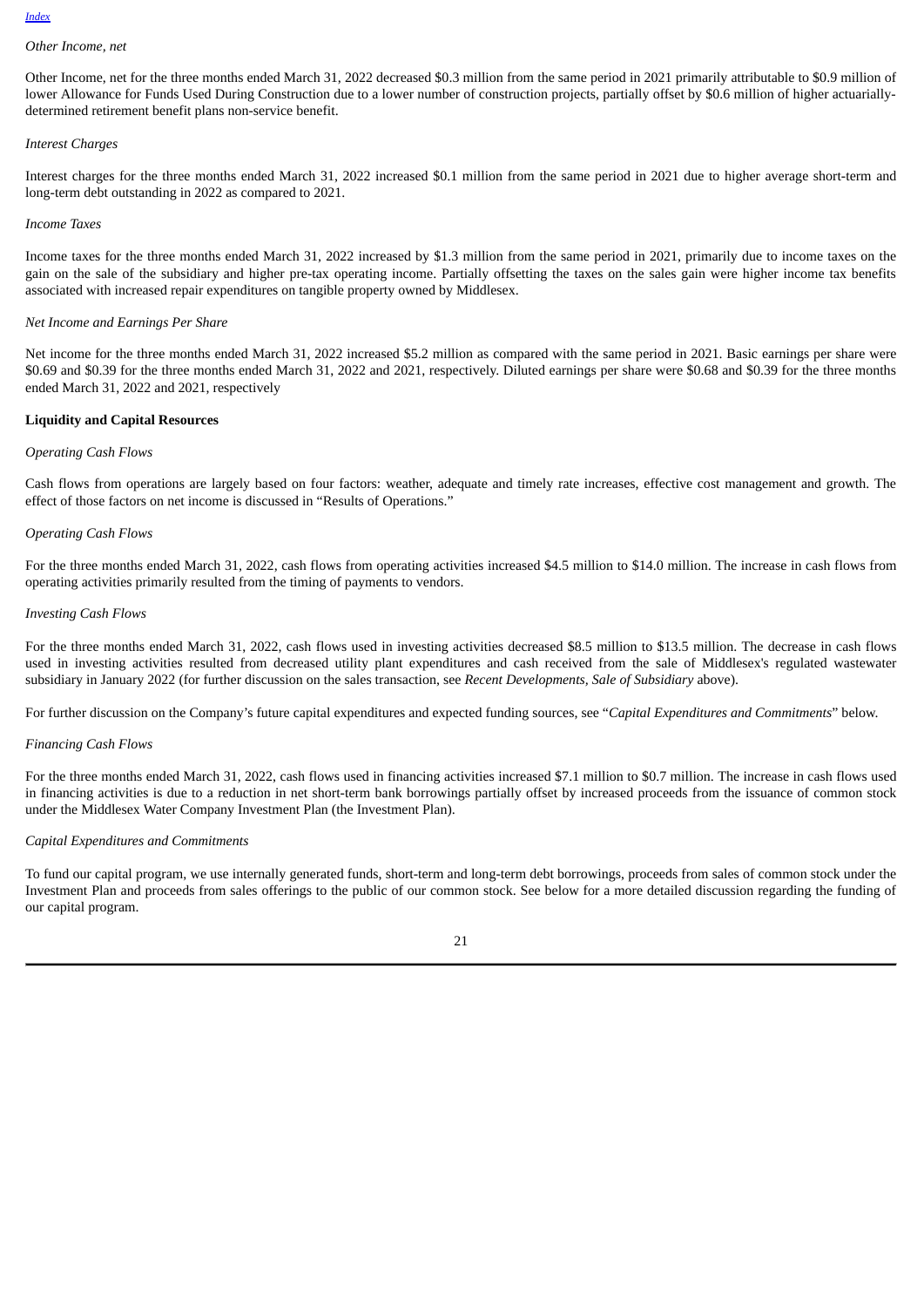The capital investment program for 2022 is currently estimated to be approximately \$90 million. Through March 31, 2022 we have expended \$17 million and expect to incur approximately \$73 million for capital projects for the remainder of 2022.

We currently project that we may expend approximately \$139 million for capital projects in 2023 and 2024. The actual amount and timing of capital expenditures is dependent on the need for replacement of existing infrastructure, customer growth, residential new home construction and sales, project scheduling and continued refinement of project scope and costs and, could be impacted if new variants of the COVID-19 pandemic arise and continue for an extended period of time.

To pay for our capital program for the remainder of 2022, we plan on utilizing some or all of the following:

- Internally generated funds;
- Short-term borrowings, as needed, through \$140 million of lines of credit established with three financial institutions. As of March 31, 2022, there was \$125.0 million of available credit under these lines (for further discussion on Company lines of credit, see *Note 6* – *Short Term Borrowings*);
- Proceeds from the Delaware State Revolving Fund (SRF). SRF programs provide low cost financing for projects that meet certain water quality and system improvement;
- Proceeds from the sale and issuance of First Mortgage Bonds in private placement offerings; and
- Proceeds from the Company Investment Plan.

On September 1, 2021, the Company began offering shares of its common stock for purchase at a 3% discount to participants in the Investment Plan. The discount offering will continue until 200,000 shares are purchased at the discounted price or August 1, 2022, whichever event occurs first.

In order to fully fund the ongoing large investment program in our utility plant infrastructure and maintain a balanced capital structure for a regulated water utility, Middlesex may offer for sale additional shares of its common stock. The amount, the timing and the sales method of the common stock is dependent on the timing of the construction expenditures, the level of additional debt financing and financial market conditions. As previously approved by the NJBPU in 2019, the Company is authorized to issue and sell up to 0.7 million shares of its common stock in one or more transactions through December 31, 2022.

**Recent Accounting Pronouncements** – See Note 1 of the Notes to Unaudited Condensed Consolidated Financial Statements for a discussion of recent accounting pronouncements and guidance.

### <span id="page-23-0"></span>**Item 3. Quantitative and Qualitative Disclosures of Market Risk**

We are exposed to market risk associated with changes in interest rates and commodity prices. The Company is subject to the risk of fluctuating interest rates in the normal course of business. Our policy is to manage interest rates through the use of fixed rate long-term debt and, to a lesser extent, short-term debt. The Company's interest rate risk related to existing fixed rate, long-term debt is not material due to the term of the majority of our First Mortgage Bonds, which have final maturity dates ranging from 2023 to 2059. Over the next twelve months, approximately \$6.7 million of the current portion of existing long-term debt instruments will mature. Applying a hypothetical change in the rate of interest charged by 10% on those borrowings, would not have a material effect on our earnings.

Our risks associated with commodity price increases for chemicals, electricity and other commodities are reduced through contractual arrangements and the ability to recover price increases through rates. Non-performance by these commodity suppliers could have a material adverse impact on our results of operations, financial position and cash flows.

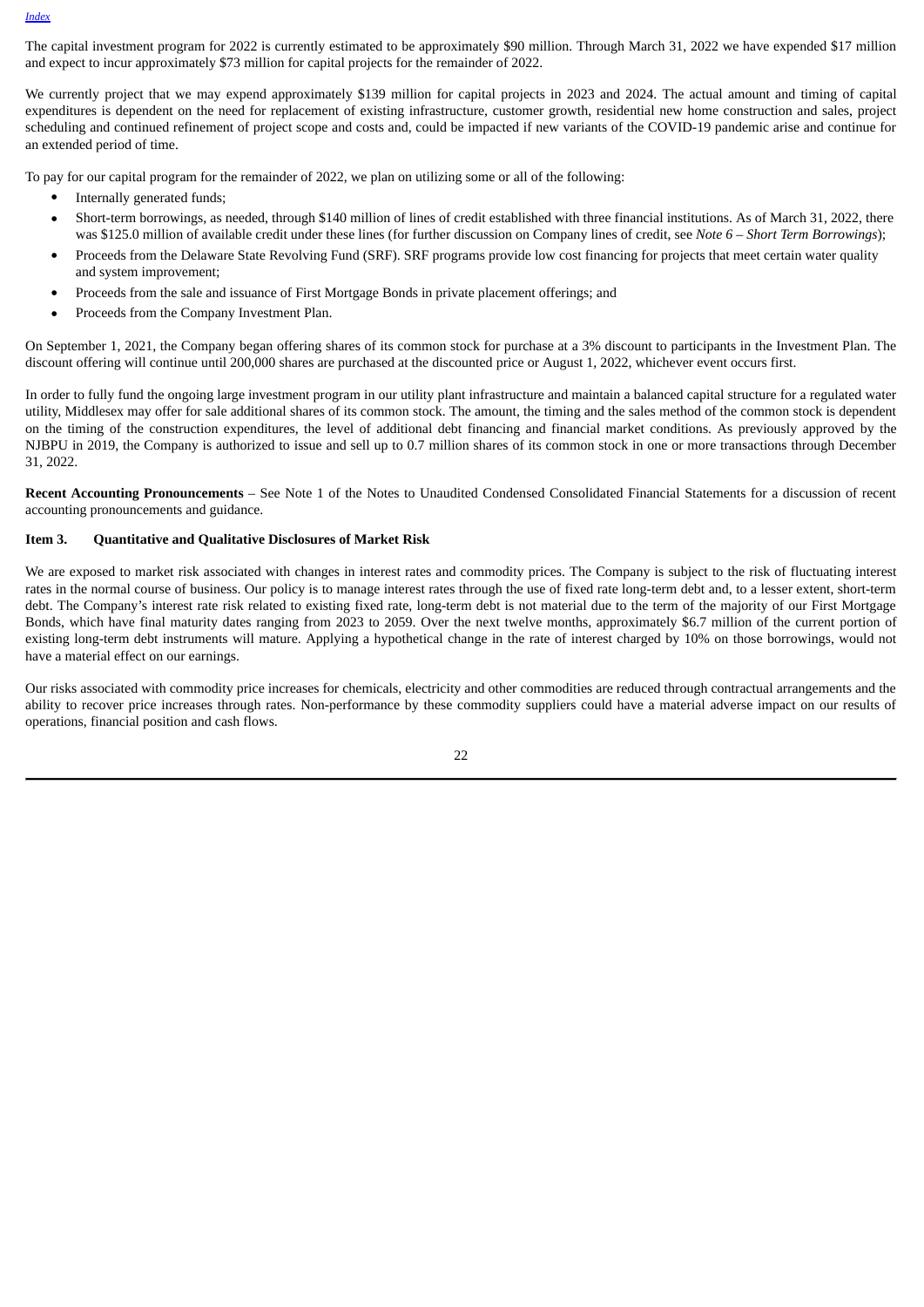We are exposed to credit risk for both our Regulated and Non-Regulated business segments. Our Regulated operations serve residential, commercial, industrial and municipal customers while our Non-Regulated operations engage in business activities with developers, government entities and other customers. Our primary credit risk is exposure to customer default on contractual obligations and the associated loss that may be incurred due to the nonpayment of customer accounts receivable balances. Our credit risk is managed through established credit and collection policies which are in compliance with applicable regulatory requirements and involve monitoring of customer exposure and the use of credit risk mitigation measures such as letters of credit or prepayment arrangements. Our credit portfolio is diversified with no significant customer or industry concentrations. In addition, our Regulated businesses are generally able to recover all prudently incurred costs including uncollectible customer accounts receivable expenses and collection costs through rates.

The Company's retirement benefit plan assets are subject to fluctuating market prices of debt and equity securities. Changes to the Company's retirement benefit plan asset values can impact the Company's retirement benefit plan expense, funded status and future minimum funding requirements. Our risk is mitigated by our ability to recover retirement benefit plan costs through rates for regulated utility services charged to our customers.

#### <span id="page-24-0"></span>**Item 4. Controls and Procedures**

#### *Disclosure Controls and Procedures*

As required by Rule 13a-15 under the Securities and Exchange Act of 1934 (the Exchange Act), an evaluation of the effectiveness of the design and operation of the Company's disclosure controls and procedures was conducted by the Company's Chief Executive Officer along with the Company's Chief Financial Officer. Based upon that evaluation, the Company's Chief Executive Officer and the Company's Chief Financial Officer concluded that the Company's disclosure controls and procedures are effective as of the end of the period covered by this Report. There were no changes in our internal control over financial reporting that occurred during our most recent fiscal quarter that have materially affected, or are reasonably likely to materially affect, our internal control over financial reporting.

Disclosure controls and procedures are controls and other procedures that are designed to ensure that information required to be disclosed in Company reports filed or submitted under the Exchange Act is recorded, processed, summarized and reported, within the time periods specified in the Securities and Exchange Commission's rules and forms. Disclosure controls and procedures include, without limitation, controls and procedures designed to ensure that information required to be disclosed in Company reports filed under the Exchange Act is accumulated and communicated to management, including the Company's Chief Executive Officer and Chief Financial Officer as appropriate, to allow timely decisions regarding disclosure.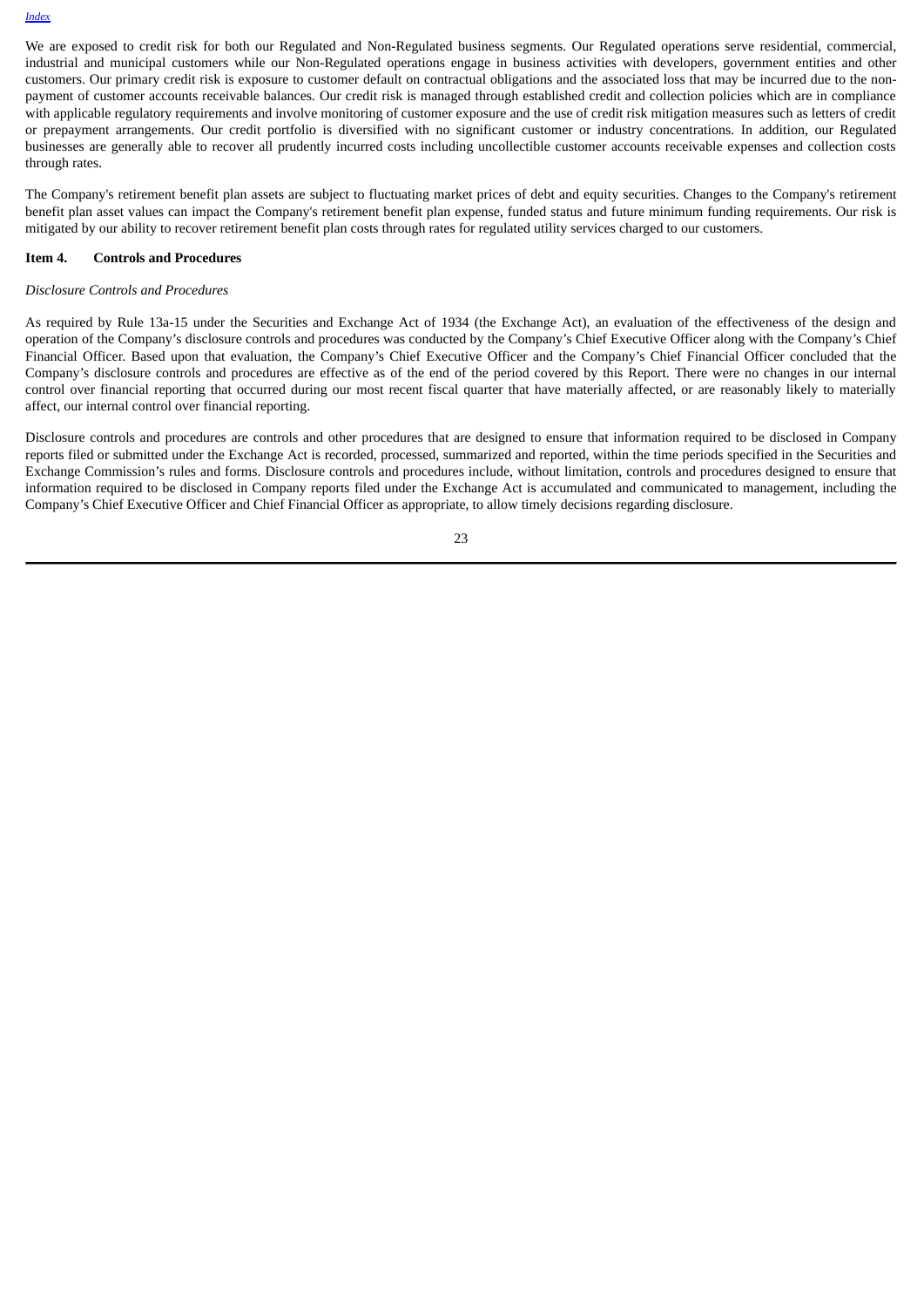## <span id="page-25-0"></span>**PART II. OTHER INFORMATION**

#### <span id="page-25-1"></span>**Item 1. Legal Proceedings**

The following information updates and amends the information provided in the Company's Annual Report on Form 10-K (the Form 10-K) for the year ended December 31, 2021 in Part I, Item 3—Legal Proceedings. Capitalized terms used but not otherwise defined herein have the meanings set forth in the Company's Form 10-K.

#### **PFOA Regulatory Notice of Non-Compliance**

*Vera et al. v. Middlesex Water Company* – On April 21, 2022, the Judge granted Vera's Motion for Class Certification and granted in part and denied in part Middlesex's Motion to Dismiss.

*Lonsk et al. v. Middlesex Water Company and 3M Company -* On March 4, 2022, Middlesex filed a Motion to Dismiss Plaintiffs' complaint. On April 15, 2022, Plaintiffs filed an Amended Complaint. Motions to Dismiss or Answers to Plaintiffs' Amended Complaint are due on May 16, 2022.

## <span id="page-25-2"></span>**Item 1A. Risk Factors**

The information about risk factors does not differ materially from those set forth in Part I, Item 1A. of the Company's Form 10-K.

### <span id="page-25-3"></span>**Item 2. Unregistered Sales of Equity Securities and Use of Proceeds**

None.

### <span id="page-25-4"></span>**Item 3. Defaults Upon Senior Securities**

None.

#### <span id="page-25-5"></span>**Item 4. Mine Safety Disclosures**

Not applicable.

<span id="page-25-6"></span>**Item 5. Other Information**

<span id="page-25-7"></span>

| None.   |                                                                                                                                                                                            |
|---------|--------------------------------------------------------------------------------------------------------------------------------------------------------------------------------------------|
| Item 6. | <b>Exhibits</b>                                                                                                                                                                            |
| 31.1    | Section 302 Certification by Dennis W. Doll pursuant to Rules 13a-14 and 15d-14 of the Securities Exchange Act of 1934.                                                                    |
| 31.2    | Section 302 Certification by A. Bruce O'Connor pursuant to Rules 13a-14 and 15d-14 of the Securities Exchange Act of 1934.                                                                 |
| 32.1    | Section 906 Certification by Dennis W. Doll pursuant to 18 U.S.C. §1350, as adopted pursuant to Section 302 of the Sarbanes-Oxley Act of<br>2002.                                          |
| 32.2    | Section 906 Certification by A. Bruce O'Connor pursuant to 18 U.S.C. §1350, as adopted pursuant to Section 302 of the Sarbanes-Oxley<br>Act of 2002.                                       |
| 101.INS | <b>XBRL Instance Document</b>                                                                                                                                                              |
| 101.SCH | <b>XBRL Schema Document</b>                                                                                                                                                                |
| 101.CAL | <b>XBRL Calculation Linkbase Document</b>                                                                                                                                                  |
| 101.LAB | <b>XBRL Labels Linkbase Document</b>                                                                                                                                                       |
| 101.PRE | <b>XBRL Presentation Linkbase Document</b>                                                                                                                                                 |
| 101.DEF | <b>XBRL Definition Linkbase Document</b>                                                                                                                                                   |
| 104     | Cover Page Interactive Data File – the cover page interactive data file does not appear in the Interactive Data File because its XBRL tags<br>are embedded within the Inline XBRL document |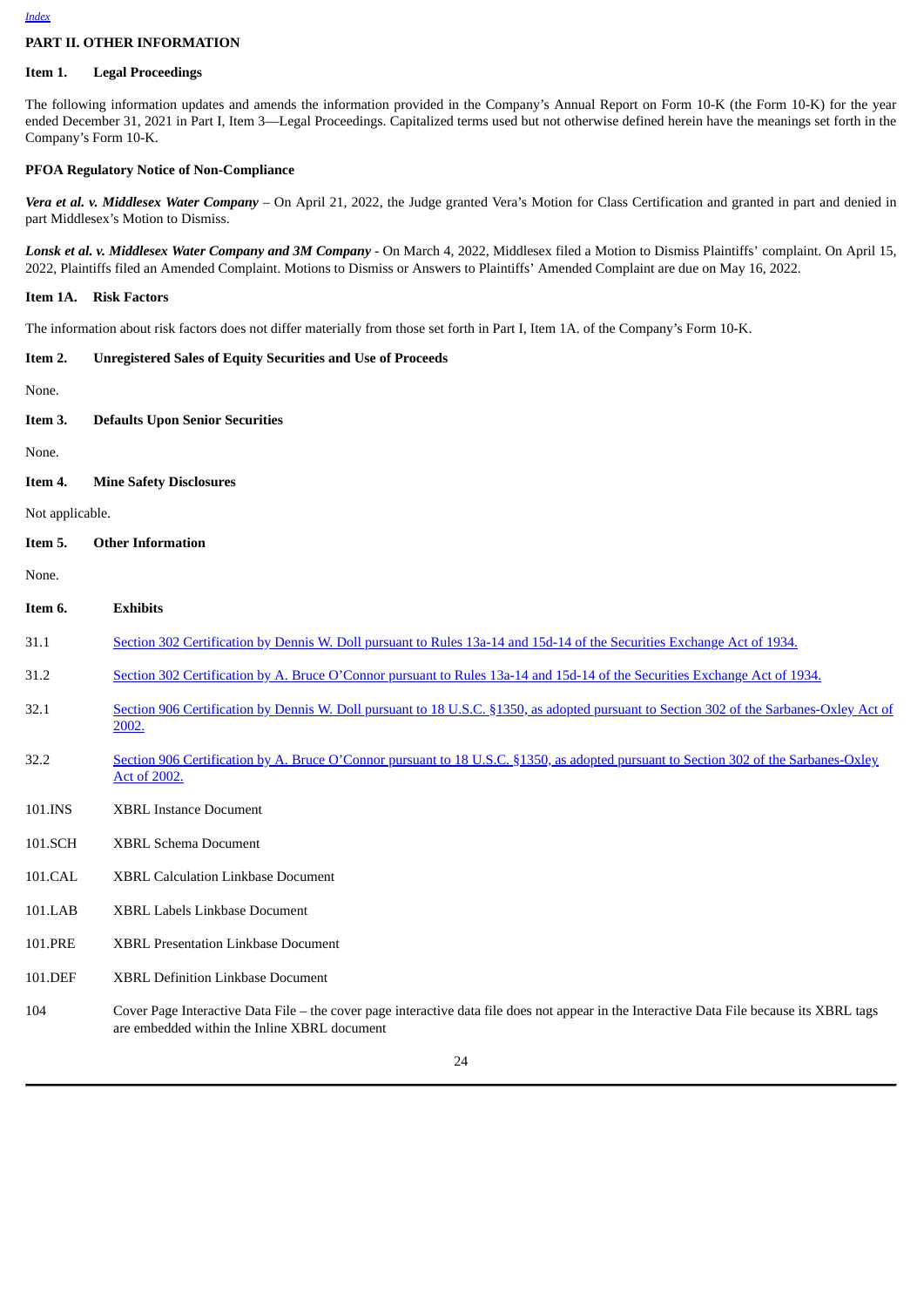## **SIGNATURES**

<span id="page-26-0"></span>Pursuant to the requirements of the Securities Exchange Act of 1934, as amended, the registrant has duly caused this report to be signed on its behalf by the undersigned thereunto duly authorized.

### MIDDLESEX WATER COMPANY

By: /s/ A. Bruce O'Connor A. Bruce O'Connor Senior Vice President, Treasurer and Chief Financial Officer (Principal Accounting Officer)

Date: April 29, 2022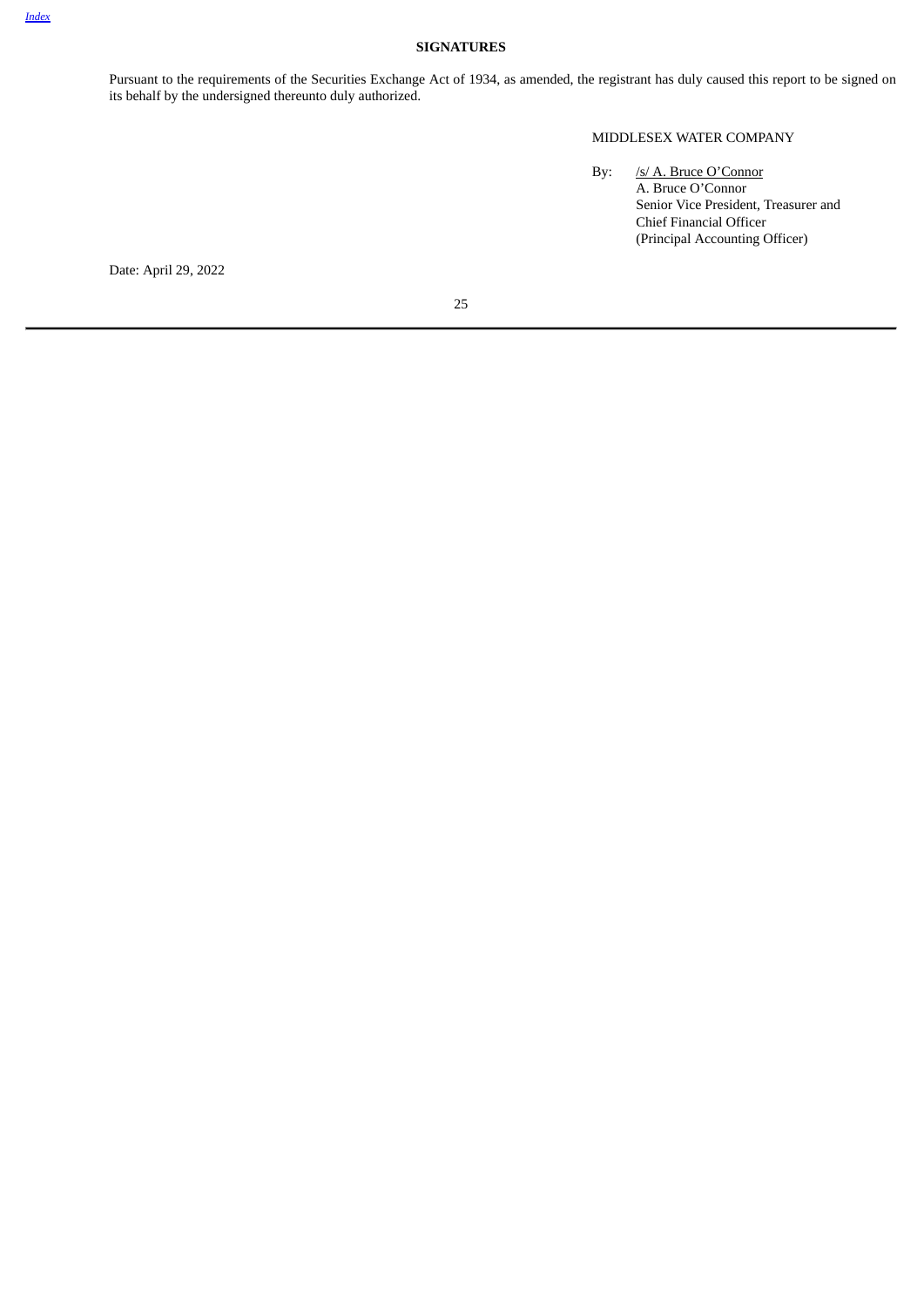### **SECTION 302 CERTIFICATION PURSUANT TO RULES 13a-14 AND 15d-14 OF THE SECURITIES EXCHANGE ACT OF 1934**

<span id="page-27-0"></span>I, Dennis W. Doll, certify that:

- 1. I have reviewed this quarterly report on Form 10-Q of Middlesex Water Company;
- 2. Based on my knowledge, this report does not contain any untrue statement of a material fact or omit to state a material fact necessary to make the statements made, in light of the circumstances under which such statements were made, not misleading with respect to the period covered by this report;
- 3. Based on my knowledge, the financial statements, and other financial information included in this report, fairly present in all material respects the financial condition, results of operations and cash flows of the registrant as of, and for, the periods presented in this report;
- 4. The registrant's other certifying officer and I are responsible for establishing and maintaining disclosure controls and procedures (as defined in Exchange Act Rules 13a-15(e) and 15d-15(e)) and internal control over financial reporting (as defined in Exchange Act Rules 13a-15(f) and 15d-15(f)) for the registrant and have;
	- a) Designed such disclosure controls and procedures, or caused such disclosure controls and procedures to be designed under our supervision, to ensure that material information relating to the registrant, including its consolidated subsidiaries, is made known to us by others within those entities, particularly during the period in which this report is being prepared;
	- b) Designed such internal control over financial reporting, or caused such internal control over financial reporting to be designed under our supervision, to provide reasonable assurance regarding the reliability of financial reporting and the preparation of financial statements for external purposes in accordance with generally accepted accounting principles;
	- c) Evaluated the effectiveness of the registrant's disclosure controls and procedures and presented in this report our conclusions about the effectiveness of the disclosure controls and procedures, as of the end of the period covered by this report based on such evaluation; and
	- d) Disclosed in this report any changes in the registrant's internal control over financial reporting that occurred during the registrant's most recent fiscal quarter (the registrant's fourth quarter in the case of an annual report) that has materially affected, or is reasonably likely to materially affect, the registrant's internal control over financial reporting; and
- 5. The registrant's other certifying officer and I have disclosed, based on our most recent evaluation of internal control over financial reporting, to the registrant's auditors and the audit committee of registrant's board of directors (or persons performing the equivalent function):
	- a) All significant deficiencies and material weaknesses in the design or operation of internal control over financial reporting which are reasonably likely to adversely affect the registrant's ability to record, process, summarize and report financial information; and
	- b) Any fraud, whether or not material, that involves management or other employees who have a significant role in the registrant's internal control over financial reporting.

/s/ Dennis W. Doll Dennis W. Doll Chief Executive Officer

Date: April 29, 2022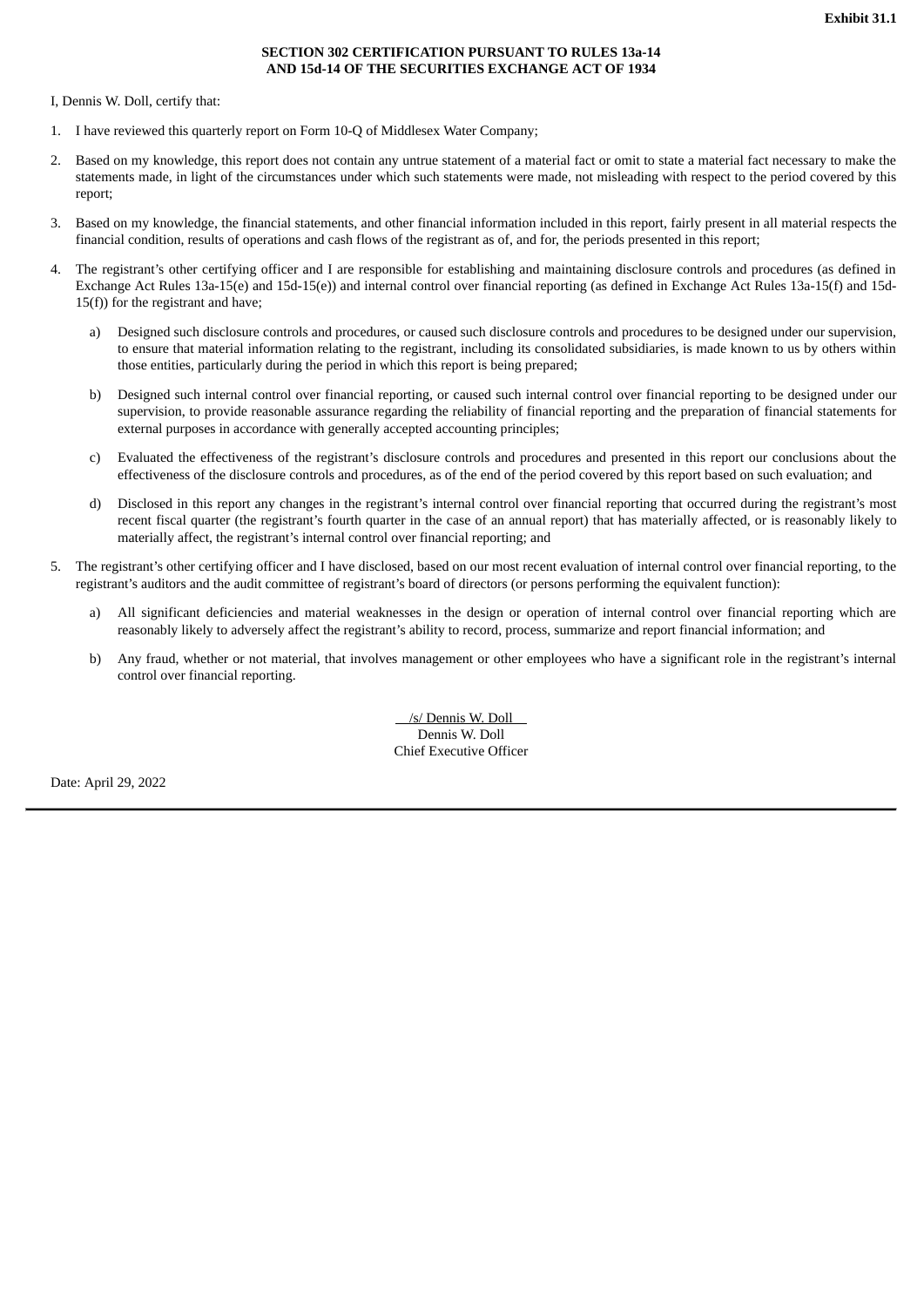### **SECTION 302 CERTIFICATION PURSUANT TO RULES 13a-14 AND 15d-14 OF THE SECURITIES EXCHANGE ACT OF 1934**

<span id="page-28-0"></span>I, A. Bruce O'Connor, certify that:

- 1. I have reviewed this quarterly report on Form 10-Q of Middlesex Water Company;
- 2. Based on my knowledge, this report does not contain any untrue statement of a material fact or omit to state a material fact necessary to make the statements made, in light of the circumstances under which such statements were made, not misleading with respect to the period covered by this report;
- 3. Based on my knowledge, the financial statements, and other financial information included in this report, fairly present in all material respects the financial condition, results of operations and cash flows of the registrant as of, and for, the periods presented in this report;
- 4. The registrant's other certifying officer and I are responsible for establishing and maintaining disclosure controls and procedures (as defined in Exchange Act Rules 13a-15(e) and 15d-15(e)) and internal control over financial reporting (as defined in Exchange Act Rules 13a-15(f) and 15d-15(f))for the registrant and have;
	- a. Designed such disclosure controls and procedures, or caused such disclosure controls and procedures to be designed under our supervision, to ensure that material information relating to the registrant, including its consolidated subsidiaries, is made known to us by others within those entities, particularly during the period in which this report is being prepared;
	- b. Designed such internal control over financial reporting, or caused such internal control over financial reporting to be designed under our supervision, to provide reasonable assurance regarding the reliability of financial reporting and the preparation of financial statements for external purposes in accordance with generally accepted accounting principles;
	- c. Evaluated the effectiveness of the registrant's disclosure controls and procedures and presented in this report our conclusions about the effectiveness of the disclosure controls and procedures, as of the end of the period covered by this report based on such evaluation; and
	- d. Disclosed in this report any changes in the registrant's internal control over financial reporting that occurred during the registrant's most recent fiscal quarter (the registrant's fourth quarter in the case of an annual report) that has materially affected, or is reasonably likely to materially affect, the registrant's internal control over financial reporting; and
- 5. The registrant's other certifying officer and I have disclosed, based on our most recent evaluation of internal control over financial reporting, to the registrant's auditors and the audit committee of registrant's board of directors (or persons performing the equivalent function):
	- a. All significant deficiencies and material weaknesses in the design or operation of internal control over financial reporting which are reasonably likely to adversely affect the registrant's ability to record, process, summarize and report financial information; and
	- b. Any fraud, whether or not material, that involves management or other employees who have a significant role in the registrant's internal control over financial reporting.

/s/ A. Bruce O'Connor A. Bruce O'Connor Chief Financial Officer

Date: April 29, 2022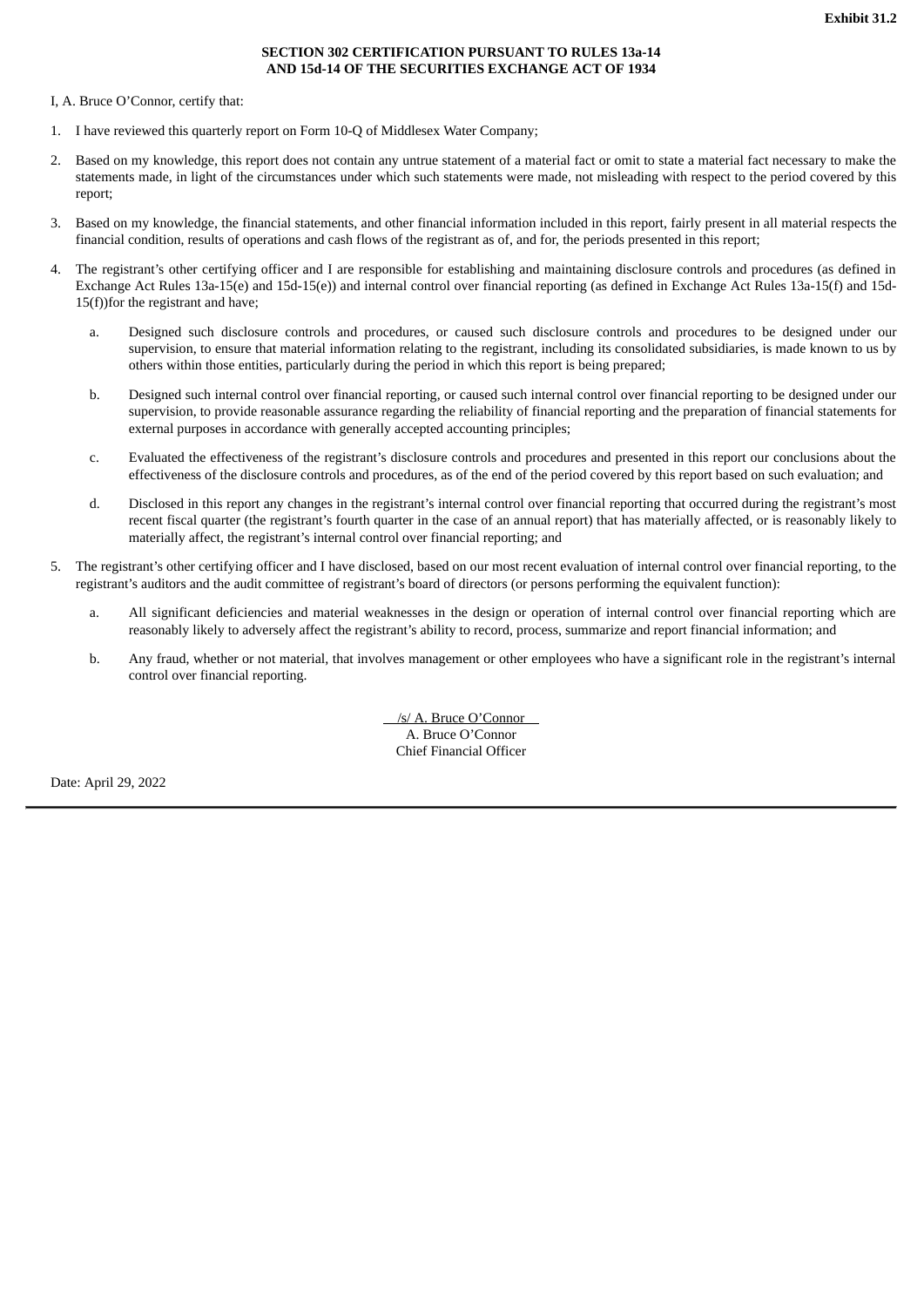### **SECTION 906 CERTIFICATION PURSUANT TO 18 U.S.C. §1350**

<span id="page-29-0"></span>I, Dennis W. Doll, hereby certify that, to the best of my knowledge, the periodic report being filed herewith containing financial statements fully complies with the requirements of section 13(a) or 15(d) of the Securities Exchange Act of 1934 (15 U.S.C. 78m(a) or 78o(d)) and that information contained in said periodic report fairly presents, in all material respects, the financial condition and results of operations of Middlesex Water Company for the period covered by said periodic report.

> /s/ Dennis W. Doll Dennis W. Doll Chief Executive Officer

Date: April 29, 2022

A signed original of this written statement required by Section 906 has been provided to Middlesex Water Company and will be retained by Middlesex Water Company and furnished to the Securities and Exchange Commission or its staff upon request.